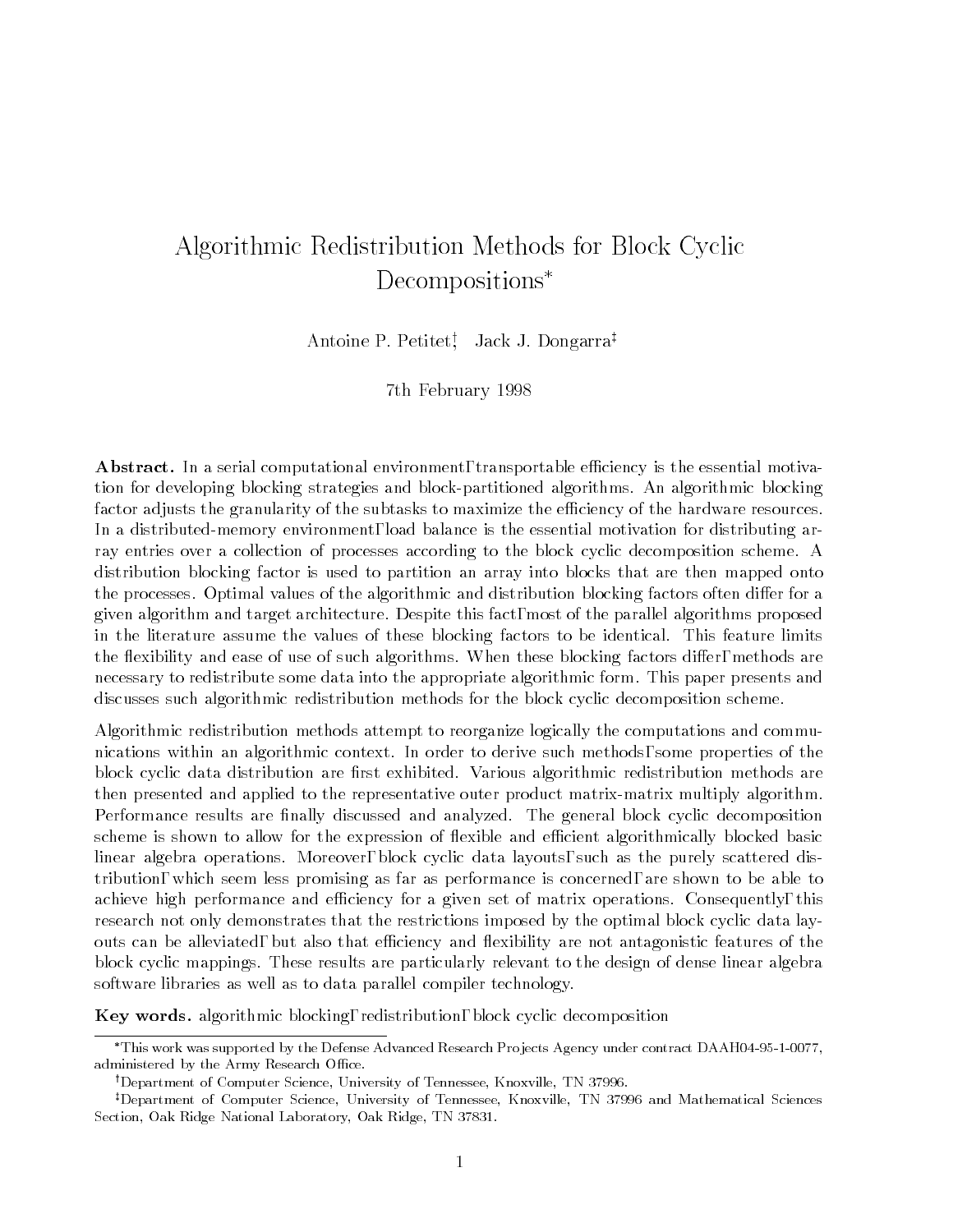# 1 Introduction

In a serial computational environment, transportable efficiency is the essential motivation for developing blocking strategies and block-partitioned algorithms [3, 6, 26, 41]. An algorithmic blocking factor adjusts the granularity of the subtasks to maximize the efficiency of the hardware resources. In a distributed-memory environment, load balance is the essential motivation for distributing array entries over a collection of processes according to the block cyclic decomposition scheme [1, 14, 37, 29, 17, 22, 30]. A distribution blocking factor is used to partition an array into blocks that are then mapped onto the processes. Optimal values of the algorithmic and distribution blocking factors often differ for a given algorithm and target architecture. Despite this fact, most of the parallel algorithms proposed in the literature assume the values of these blocking factors to be identical  $[21, 22, 51, 58]$ . This feature limits the flexibility and ease of use of such algorithms. The expression and implementation of these algorithms is simplied thanks to alignment restrictions on the operands that are naturally suggested by the unique blocking factor. Consequently, the scope of application of these algorithms is limited in a way that does not satisfy general purpose library requirements. High performance is however achievable on a wide range of distributed-memory concurrent computers, but usually depends on the chosen value of the distribution blocking factors. High performance can be maintained across platforms by parameterizing the user's data distribution or across library function calls by using general redistribution packages [42, 53]. When the algorithmic and distribution blocking factors differ, methods are necessary to redistribute some data into the appropriate algorithmic form. This paper presents and discusses such algorithmic redistribution methods for the block cyclic decomposition scheme.

Algorithmic redistribution methods attempt to reorganize logically the computations and communications within an algorithmic context. In order to derive such methods, some properties of the block cyclic data distribution are exhibited in Section 2. These properties are the basis of efficient algorithms for address generation, fast indexing techniques, and communication scheduling. Some of these algorithms are described in detail along with the properties from which they are deduced. Various algorithmic redistribution methods are then presented and applied to the representative outer product matrix-matrix multiply algorithm in Section 3. The originality of this section is mainly the presentation of these distinct techniques within a single framework, making them suitable for their integration into a software library. For some of these strategies little is known in terms of their impact on efficiency and/or ease of modular implementation. To our knowledge, little practical experiments have been so far reported in the literature. A scalability analysis of the presented algorithmic redistribution methods is finally given in Section 4. A number of experimental performance results are also presented and commented.

The general block cyclic decomposition scheme is shown to allow for the expression of flexible and efficient algorithmically blocked basic linear algebra operations. Moreover, block cyclic data layouts, such as the purely scattered distribution, which seem less promising as far as performance is concerned, are shown to be able to achieve high performance and efficiency for a given set of matrix operations. Consequently, this research not only demonstrates that the restrictions imposed by the optimal block cyclic data layouts can be alleviated, but also that efficiency and flexibility are not antagonistic features of the block cyclic mappings. These results are particularly relevant to the design of dense linear algebra software libraries as well as to data parallel compiler technology.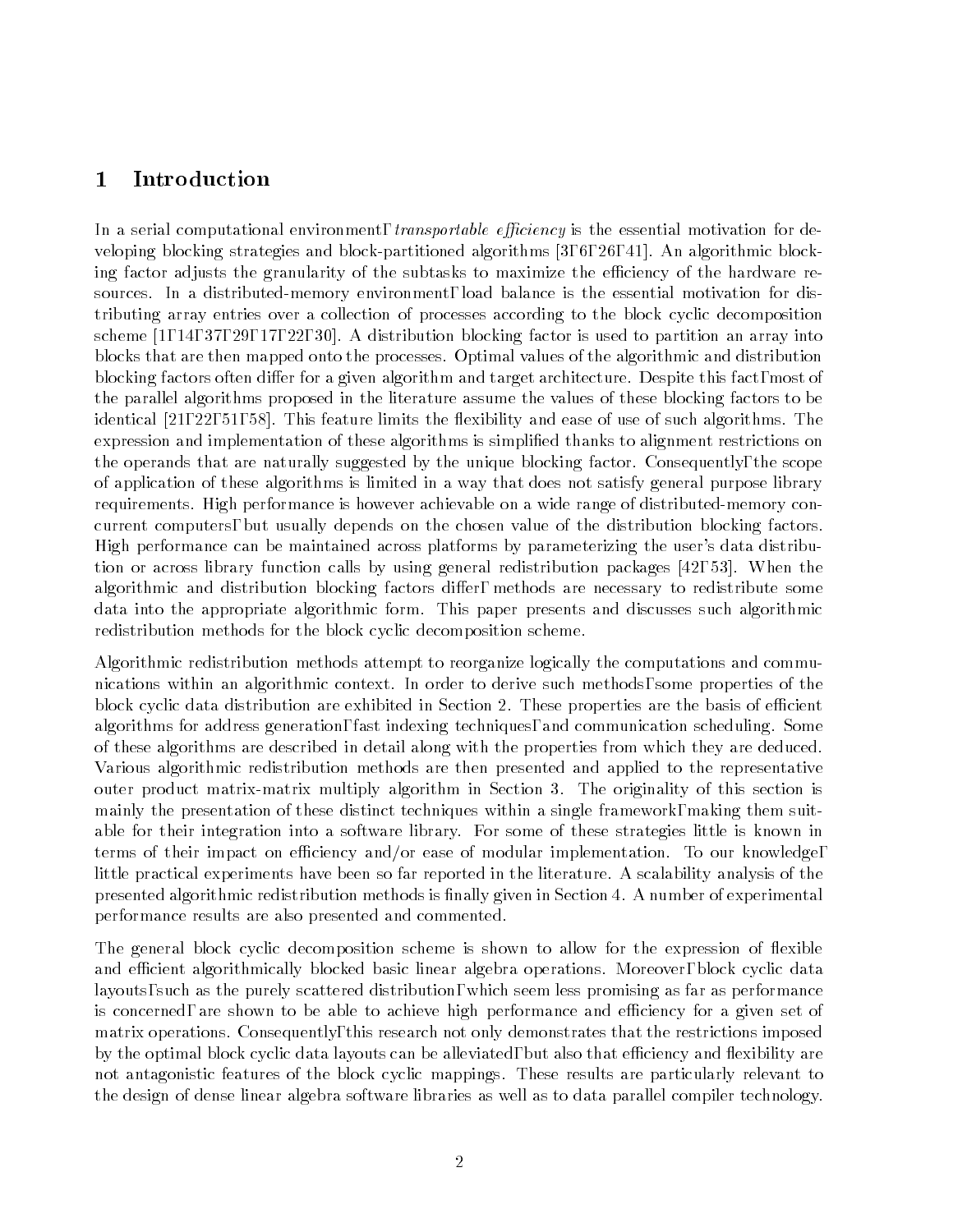# 2 Properties of the Block Cyclic Data Distribution

Due to the non-uniform memory access time of distributed-memory concurrent computers, the performance of data parallel programs is highly sensitive to the adopted data decomposition scheme. The problem of determining an appropriate data decomposition scheme is to maximize system performance by balancing the computational load among the processors and by minimizing the local and remote memory traffic. The data decomposition problem involves data distribution, which deals with how data arrays should be distributed among processor memories, and data alignment, which specifies the collocation of data arrays. Since the data decomposition largely determines the performance and scalability of a concurrent algorithm, a great deal of research [18, 32, 34, 38] has aimed at studying different data decompositions [7, 13, 39]. As a result the two-dimensional block cyclic distribution [46] has been suggested as a possible general purpose basic decomposition for parallel dense linear algebra software libraries [23, 37, 49] because of its scalability [29], load balance and communication [37] properties.

The purpose of this section is to present important properties of the two-dimensional block cyclic data distribution. These properties are the basis of efficient algorithms for address generation, fast indexing techniques, and communication scheduling. Some of these algorithms are described in detail along with the properties from which they are deduced.

#### 2.1 Analytical Definition of the Block Cyclic Data Distribution

In general there may be several processes executed by one processor, therefore, without loss of generality, the underlying concurrent computer is regarded as a set of processes, rather than physical processes, consider a P - Q grid of processes, where it also the set of processes the set of all processes and  $(p, q)$  in this grid:

$$
= \{(p,q) \in \{0 \dots P-1\} \times \{0 \dots Q-1\} \}.
$$

Consider an M - N matrix partitioned into blocks of size r - s. Each matrix entry aij is uniquely identified by the integer pair  $(i, j)$  of its row and column indexes. Let  $\Delta$  be the set constructed from all these pairs:

$$
\Delta = \{ (i, j) \in \{0 \dots M - 1\} \times \{0 \dots N - 1\} \}
$$
  
=  $\{ ((l P + p) r + x, (m Q + q) s + y), ((p, q), (l, m), (x, y)) \in \{0, \dots N - 1\} \times \{0, \dots \lfloor \frac{M-1}{p} \rfloor \} \times \{0, \dots \lfloor \frac{N-1}{q} \rfloor \} \}$  and  $\Theta = \{ (x, y) \in \{0 \dots r - 1\} \times \{0 \dots s - 1\}.$ 

Definition 2.1 The block cyclic distribution is defined by the three following mappings associating to a matrix entry index pair  $(i, j)$ :

• the coordinates  $(p,q)$  of the process into which the matrix entry resides

$$
\begin{cases}\n\Delta \longrightarrow, \\
(i,j) = ((l P + p) r + x, (m Q + q) s + y) \longmapsto (p, q)\n\end{cases}
$$
\n(2.1)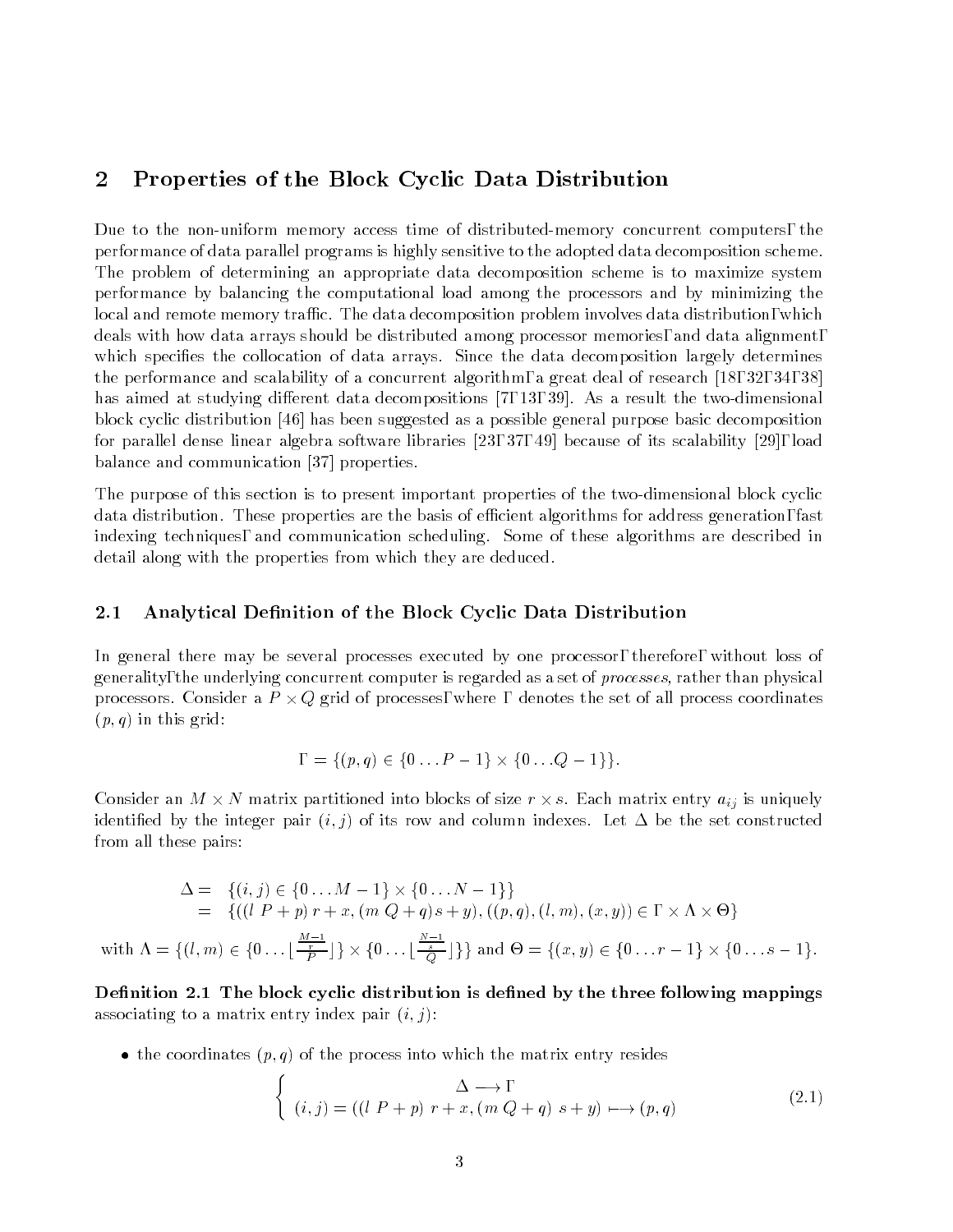• the coordinates  $(l, m)$  of the local block in which the matrix entry resides

$$
\begin{cases}\n\Delta \longrightarrow \Lambda \\
(i,j) = ((l \ P + p) \ r + x, (m \ Q + q) \ s + y) \longmapsto (l, m)\n\end{cases}
$$
\n(2.2)

• the local row and column offsets  $(x, y)$  within this local block  $(l, m)$ 

$$
\begin{cases}\n\Delta \longrightarrow \Theta \\
(i,j) = ((l \ P + p) \ r + x, (m \ Q + q) \ s + y) \longmapsto (x, y)\n\end{cases} (2.3)
$$

A few particular occurrences of the above definition are worth mentioning. First, the blocked **distribution** is determined by Definition 2.1 with  $r = |\overline{p}|$  and  $s = |\overline{\partial}|$ , i.e.,  $\Lambda = \{(0,0)\}$ . Second, the square block cyclic distribution is a special case of Definition 2.1 with  $r = s$ . Finally, the purely scattered or cyclic decomposition is a particular instance of the square block cyclic distribution with r = 1, i.e., - 1, i.e., - 1, i.e., - 1, i.e., - 1, i.e., i.e., i.e., i.e., i.e., i.e., i.e., following section can often be simplified for those specific cases, however, these properties will be stated for the above general definition of the block cyclic distribution.

#### 2.2 Properties of the Block Cyclic Data Distribution and LCM Tables

The purpose of this section is surely to formally exhibit properties of the block cyclic distribution. More importantly, this collection of properties aims at determining an elegant and convenient data structure that encapsulates and reveals the essential features of this data distribution scheme in order to derive algorithmic redistributed operations.

The k-diagonal of a matrix is defined to be the set of entries  $a_{ij}$  such that  $i - j = k$ . With this definition the 0-diagonal is the "main" diagonal of a matrix. The first sub-diagonal and superdiagonal are respectively the 1-diagonal and the  $-1$ -diagonal.

**Definition 2.2** Given a k-diagonal, the k-LCM table (LCMT) is a two-dimensional infinite array of integers local to each process  $(p, q)$  defined recursively by

$$
\begin{cases}\nLCMT_{0,0}^{p,q} = q s - p r + k, \\
\forall l \in \mathbb{N}, & LCMT_{l,*}^{p,q} = LCMT_{l-1,*}^{p,q} - P r, \\
\forall m \in \mathbb{N}, & LCMT_{*,m}^{p,q} = LCMT_{*,m-1}^{p,q} + Q s.\n\end{cases}
$$

An equivalent direct definition is

$$
\forall (l,m) \in \mathbb{N}^2 \quad LCMT_{l,m}^{p,q} = (m \ Q + q) \ s - (l \ P + p) \ r + k.
$$

The above definition of an LCM table could be generalized in order to encompass the entire family of Cartesian mappings [10]. Indeed, an alternate definition of an LCM table entry would be the global number of columns up to the blocks of local coordinates  $(*, m)$  minus the global number of rows up to the blocks of local coordinates  $(l, *)$ . This constructive definition is more general than the one used in this document. In particular, Definition 2.2 can easily be adapted to a block cyclic distribution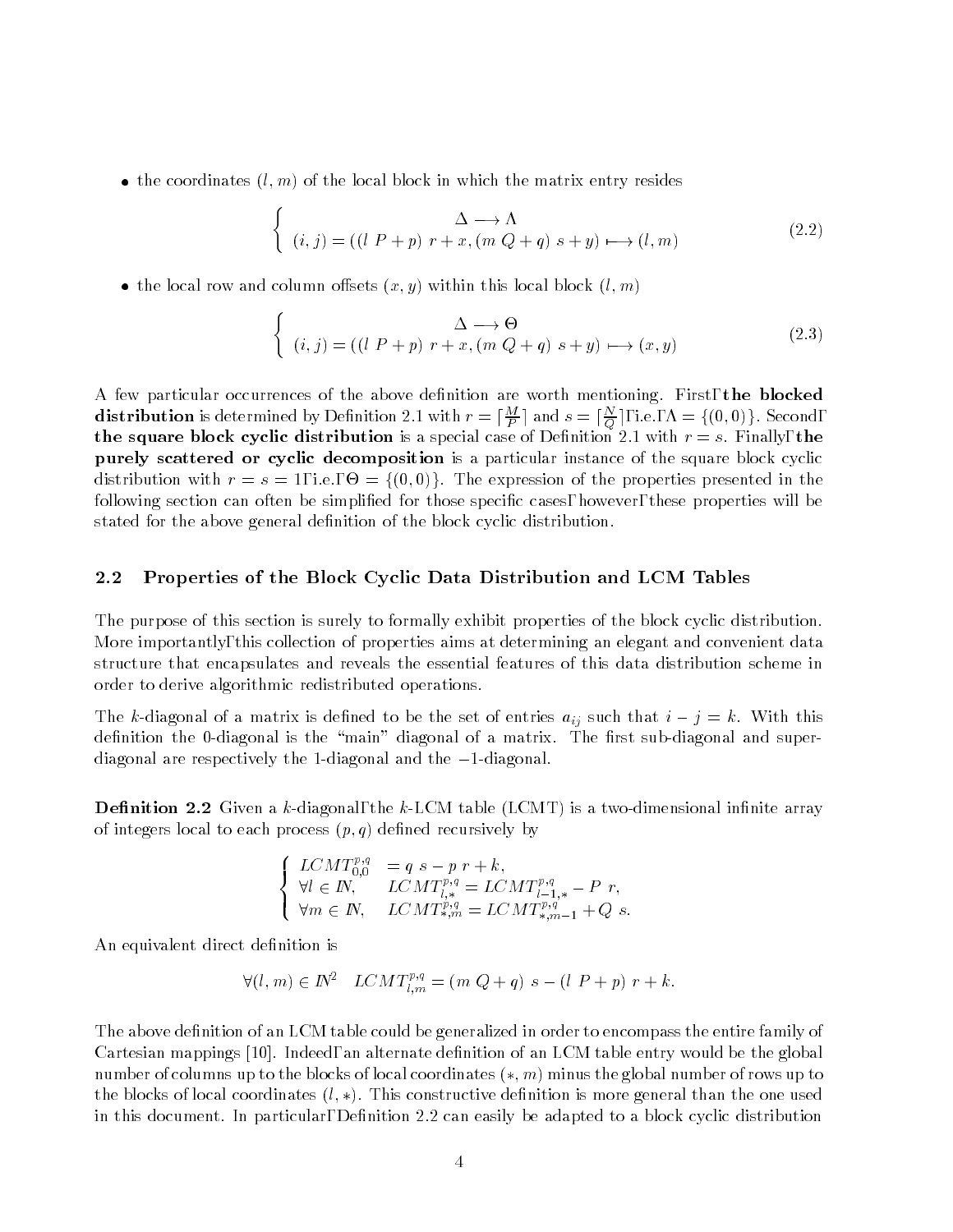with a partial first block  $[52]$ . In other words, the first block of rows (respectively columns) is of size ir (respectively is) instead of r (respectively s). Such a generalization is convenient to allow for the specication of sub-matrix operands which upper left corner is not aligned on block boundaries [45].

The equation for the k-diagonal is given by

$$
LCMT_{l,m}^{p,q} = x - y,\tag{2.4}
$$

with  $\mathcal{X}$  in  $\mathcal{X}$  in  $\mathcal{Y}$  in  $\mathcal{Y}$  in  $\mathcal{Y}$  in  $\mathcal{Y}$  in  $\mathcal{Y}$  in  $\mathcal{Y}$  in  $\mathcal{Y}$  in  $\mathcal{Y}$  in  $\mathcal{Y}$  in  $\mathcal{Y}$  in  $\mathcal{Y}$  in  $\mathcal{Y}$  in  $\mathcal{Y}$  in  $\mathcal{Y}$  in  $\mathcal{Y}$  in  $\mathcal{Y}$  in

$$
1 - s \le LCMT_{l,m}^{p,q} \le r - 1. \tag{2.5}
$$

In addition the value of  $LCMT_{l,m}^{res}$  specifies where the diagonal starts within a block owning diagonals as illustrated in Figure 1.



Figure 1: Meaning of different values of  $LCMT_{l,m}^{r,n}$  with  $r=6, s=8$ 

It follows from Definition 2.2 that the local blocks in process  $(p,q)$  such that  $LCMT_{l,m}^{\tau\tau} \leq 0$ (respectively  $LCMT_{l,m}^{i,m}\geq 0$ ) own matrix entries  $a_{ij}$  that are globally below (respectively above) the k-diagonal. Similarly, the local blocks in process  $(p,q)$  such that  $LCMT_{l,m}^{\times} \leq -s$  (respectively  $LCMT_{l,m}^{r,n} \geq r$ ) correspond globally to strictly lower (respectively upper) blocks of the matrix. Moreover, within each process, if the r - s block of local coordinates (l; m) owns k-diagonal entries, the block of local coordinates  $(l + 1, m)$  (respectively  $(l, m + 1)$ ) owns either k-diagonals or matrix entries that are strictly below (respectively above) the k-diagonal. Similarly, within each process, if the r -s blocks of local coordinates (l; m) and (l + 1; m) (respectively (l; m+ 1)) own k-diagonals, then the block of local coordinates  $(l, m + 1)$  (respectively  $(l + 1, m)$ ) owns matrix entries that are strictly above (respectively below) the k-diagonal.

Let  $L = \text{lcm}(P \ r, Q \ s)$  and  $g = \text{gcd}(P \ r, Q \ s)$  be respectively the least common multiple and greatest common divisor of the quantities Pr and Qs. The index pairs  $(i, j)$ ,  $(i + L, j)$ ,  $(i, j + L)$ and  $(i+L, j+L)$  refer to array entries that are residing in the same process  $(p, q)$ . Indeed, L is a multiple of  $Pr$  and  $Qs$ . In other words, the distribution pattern repeats after each square block of size  $L$  . This same matrix is called an LCM block. Each process of  $L$  -  $L$  -  $L$  -  $L$  -  $L$  -  $L$  -  $L$  -  $L$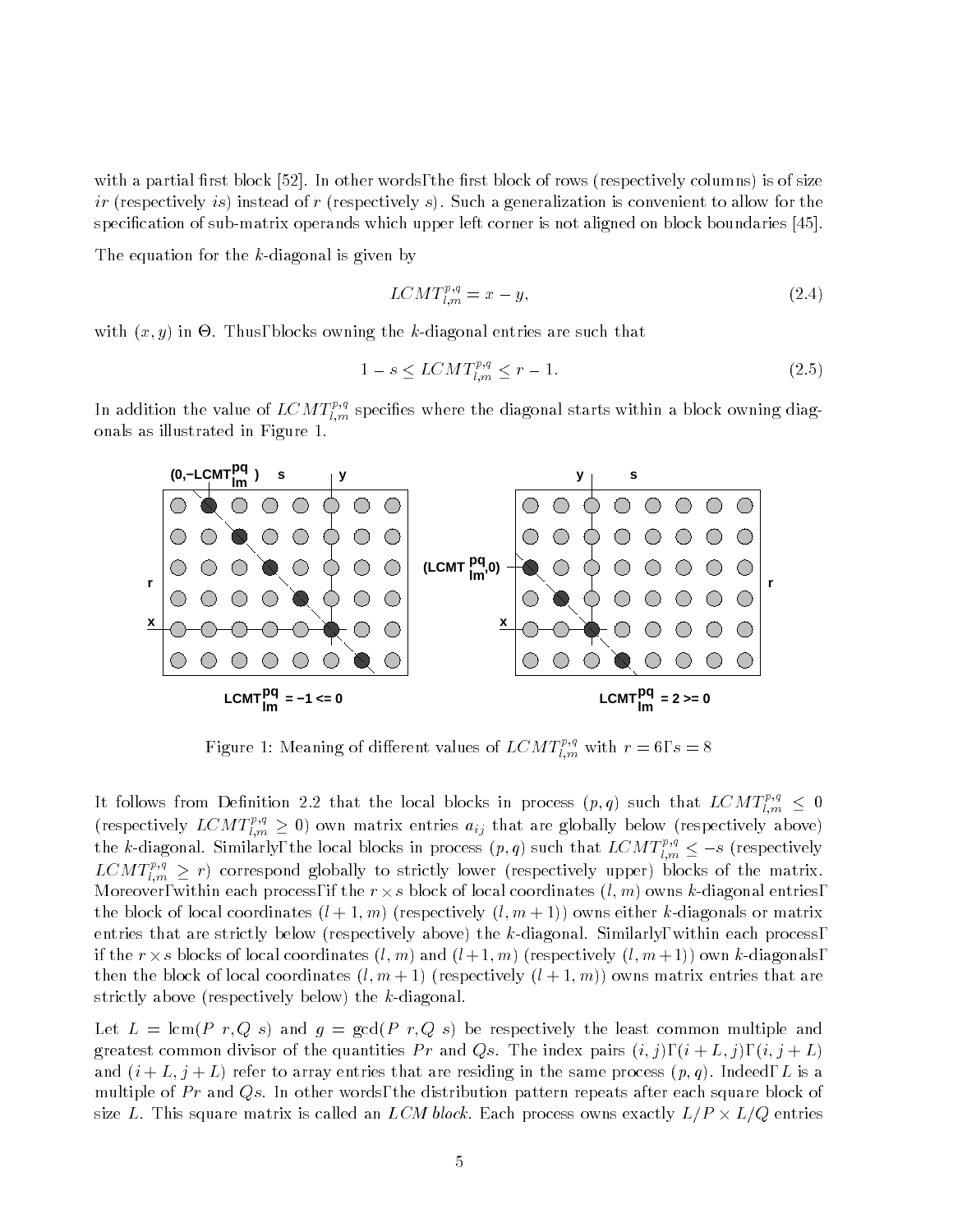of this LCM block. This larger partitioning unit has been originally introduced in the restricted context of square block cyclic mappings in [19, 20, 21]. The meaningful part of the LCM tables to be considered in each process is of size L=(P r) - L=(Qs).

Figure 2 shows an LCM block-partitioned matrix and the r - s blocks of this matrix that reside in the process of coordinates  $(p, q)$ . Depending on their relative position to the k-diagonal, these blocks are identified by a different shade of color. The arrangement of these blocks in process  $(p, q)$ is also represented and denoted by the local array in process  $(p, q)$ . This figure illustrates the direct implications of Definition 2.2 and demonstrates that the essential piece of information necessary to locate the diagonals locally in process  $(p,q)$  is contained in the diagonal LCM blocks. These diagonal LCM blocks separate the upper and lower parts of the matrix. Moreover, because of the L-periodicity of the distribution mapping, only one diagonal LCM block is needed in order to locate the k-diagonals in every process of the grid. This implies that only a very small fraction of the LCM table needs to be computed in each process to locate the  $k$ -diagonals. This information is cheap to compute and one can afford to recompute it when needed.



Figure 2: LCM template  $(P = 2, Q = 3, r = 4, s = 2 \text{ and } (p,q) = (1,1)).$ 

Figure 3 shows a 1-LCM block for a given set of distribution parameters  $P, r, Q$  and s as well as the associated 1-LCM tables. Each of these tables is associated to a distinct process of coordinates  $(p, q)$ . These coordinates are indicated in the upper left corner of each table. Examine for example the table corresponding to process  $(0,0)$ . The value of the LCM table entry  $(0,0)$  is 1. Since this value is greater than  $-s = -3$  and less than  $r = 2$ , it follows that this block  $(0, 0)$  owns diagonals. Moreover, locally within this block the diagonal starts in position  $(LCM T_{00}^2,0) \equiv (1,0)$ . The periodicity in this table is shown by the block of coordinates  $(3, 2)$  which is such that  $LCM$   $T_{00}^0 = LCM$   $T_{32}^0 = 1$ . One can also verify that a block of local coordinates  $(l, m)$  in this table corresponds to a strictly lower (respectively upper) block in the original 1-LCM block if and only if  $LCM I_{lm}^{\perp} \leq -s$  (respectively LCM  $I_{lm}^{-} \geq r$ ). These same remarks apply to all of the other LCM tables shown in Figure 3.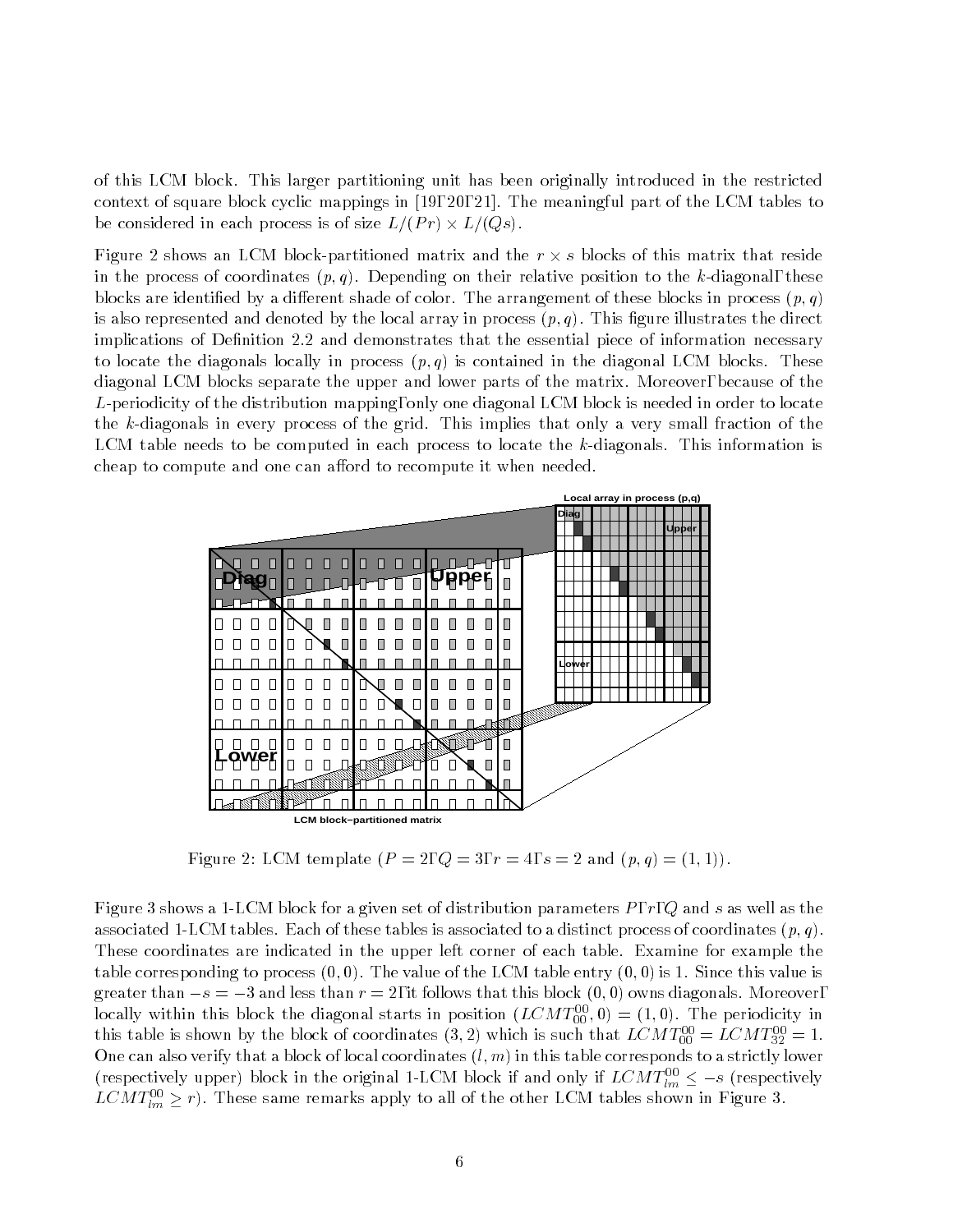

Figure 3: 1-LCM block and 1-LCM tables for  $P = 2$ ,  $r = 2$ ,  $Q = 2$  and  $s = 3$ .

Property 2.1 The number of r - s blocks owning k-diagonal entries is given by

$$
\begin{cases}\n\frac{L(r+s-gcd(r,s))}{r^s} & \text{if } \gcd(r,s) \text{ divides } k, \\
\frac{L(r+s)}{r \ s} & \text{otherwise.} \n\end{cases}
$$

**PROOF.** (sketch) First note that one can assume without loss of generality that  $-s < k < r$  by renumbering the processes with their relative process coordinates. Second, consider an array of r - s blocks of size lcm(r; s). If k divides gcd(r; s), there is exactly one r - s block such that its  $(r-1, s-1)$  entry belongs to the k-diagonal. Otherwise, such a block does not exist. Third, the column (respectively row) edges of the blocks will be cut exactly  $\text{lcm}(r, s)/s$  (respectively  $lcm(r, s)/r$  times by the k-diagonal. To see that  $L/lcm(r, s)$  is indeed an integer, one may observe that this quantity can be rewritten as  $((u Q) P r + (t P) Q s)/g$  with u and t in Z. Finally, there are exactly  $L/\text{lcm}(r, s)$  such blocks in an LCM block. Г

**Property 2.2** A necessary and sufficient condition for every process to own k-diagonal entries is given by  $r + s - \gcd(r, s) \geq g$  if  $\gcd(r, s)$  divides k and  $r + s \geq g$  otherwise.

**Proof.** The condition is sufficient: remark that  $gcd(r, s)$  divides g. If  $gcd(r, s)$  divides k (note that this will always be the case if  $gcd(r, s) = 1$ , then  $\frac{1}{gcd(r, s)} - 1$  is the number of multiples of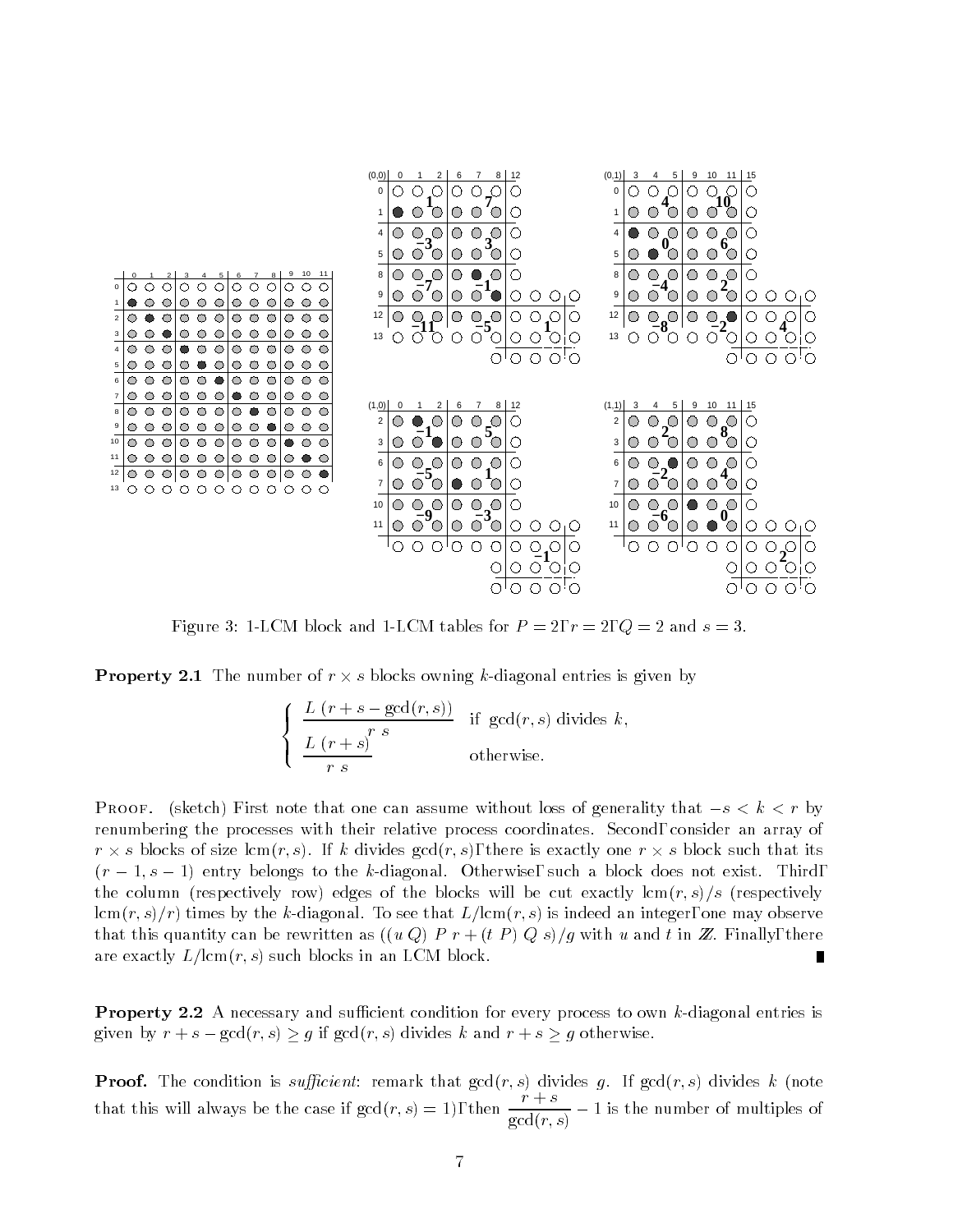$\alpha$  in the interval Ip;  $\alpha$  and  $\alpha$  is a control  $\alpha$  in the number of multiples of g in the  $\alpha$ interval  $I_{p,q}$  is  $\frac{s}{\gcd(r,s)}$ . Thus, the inequality  $\frac{s}{\gcd(r,s)} - 1 \ge \frac{s}{\gcd(r,s)}$  $gcd(r, s)$ a multiple of g to be in this interval  $I_{p,q}$ . Otherwise, when  $gcd(\overline{r}, s)$  does not divide k, Equation 2.5 can be rewritten as

$$
p r - (q + 1) s < m Q s - l P r + k < (p + 1) r - q s. \tag{2.6}
$$

For any given process of coordinates  $(p,q)$ , there must exist a  $t \in \mathbb{Z}$  such that  $mQs - lP r = t g$ verifying Inequality 2.6. Moreover, the interval of interest  $I_{p,q}$  is of length  $r + s - 1$ . A sufficient condition for all processes to have k-diagonals is given by  $r + s - 1 \geq g$ . Since  $gcd(r, s) \neq 1$  and  $gcd(r, s)$  divides g, this sufficient condition can be equivalently written as  $r + s \geq g$ .

The condition is *necessary*: suppose there exists a process  $(p, q)$  having two distinct blocks owning k-diagonals. Then,  $r + s - \gcd(r, s) \geq g$  if  $\gcd(r, s)$  divides k, and  $r + s \geq g$  otherwise. There are two multiples of g in some interval Ip;q. Otherwise, each process owns at most one r - s block in which  $k$ -diagonals reside. Therefore, the number of blocks owning  $k$ -diagonals is equal to the number of processes owning these diagonals. The result then follows from Property 2.1. П

**Property 2.3** The number of processes owning k-diagonal entries is given by

$$
\begin{cases}\n\max(P\,Q\,(\frac{r+s-\gcd(r,s)}{g}), P\,Q) & \text{if } \gcd(r,s) \text{ divides } k, \\
\max(P\,Q\,(\frac{r+s}{g}), P\,Q) & \text{otherwise.} \n\end{cases}
$$

PROOF. The result follows from the fact that  $Lg = (P r)(Q s)$  and Properties 2.1 and 2.2. 

These last properties are summarized in Table 1. The end of this section aims at determining the probability that the quantities  $r + s - \gcd(r, s)$  or  $r + s$  are greater or equal to g, that is, the probability that every process owns  $k$ -diagonals entries. The result obtained is particularly interesting because it quanties the complexity of general redistribution operations as a function of the distribution parameters, namely the perimeter r + s of the r - s partitioning unit and the quantities  $gcd(r, s)$  and  $q = gcd(Pr, Q, s)$ .

Table 1: Properties of the k-diagonal for the block cyclic distribution

| Blocks owning $k$ -diagonals | $-s < m Q s - l P r + q s - p r + k < r$                                                                                    |  |
|------------------------------|-----------------------------------------------------------------------------------------------------------------------------|--|
|                              | Processes owning k-diagonals $\parallel \exists t \in \mathbb{Z}$ , such that $p r - (q + 1) s < t g + k < (p + 1) r - q s$ |  |
| Number of such processes     | $\min((PQ(r+s))/g, PQ)$ if $gcd(r,s)$ divides k,<br>$\min((PQ(r + s - \gcd(r, s))))/g, PQ)$ otherwise.                      |  |

It is difficult to compute analytically the probability that all processes will own  $k$ -diagonal entries. However, it is likely that this probability, if it exists, converges rapidly [52]. It is possible to rely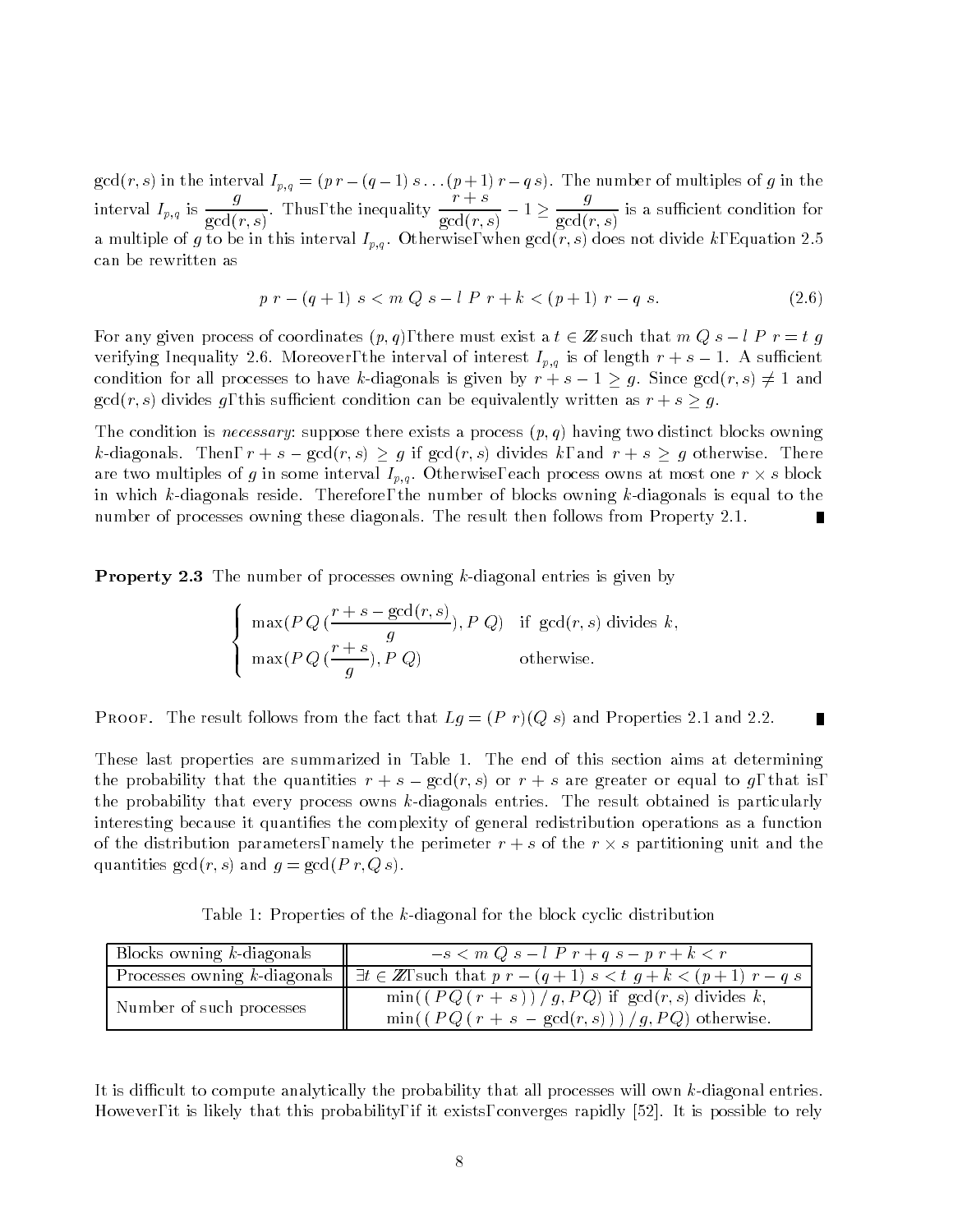on a computer to enumerate all 4-tuples in a finite and practical range such that the quantities  $r + s - \gcd(r, s)$  or  $r + s$  are greater or equal to g. The results are presented in Figure 4. It is important to notice that in practice, i.e., for a finite range of values  $(1 \leq P, r, Q, s \leq n)$ , there is almost no difference between the finite ratios of all 4-tuples verifying these inequalities over  $[1..n]^\top$ . Figure 4 does not prove the existence of the limit and therefore of the probability. However, if it exists, its value is very close to one. In other words, if one picks *random* distribution parameters, it is very likely that all processes in the grid will own k-diagonals. Figure 4 not surprisingly shows that the ratios of distribution parameters such that k-diagonals are evenly distributed tends



Figure 4: Katios of tuples  $(F, T, Q, s)$  in  $[1..n]$  such that  $r + s = \gcd(T, s) \geq q$  or  $r + s \geq q$ .

towards one. More interesting is the fact that this function R increases very rapidly (R(10)  $\approx$  .88,  $R(20) \approx .90, R(50) \approx .93$ ). Therefore, it is very likely that all processes in the grid will own k-diagonals. Properties 2.2 and 2.3 say that the distribution of the k-diagonals essentially depends on the perimeter of the r - s partitioning unit as opposed to its shape. In other words, restricting the data decomposition to a square block cyclic mapping does not affect in any way the problem of locating the k-diagonals, and consequently the complexity of redistribution operations. To reduce this complexity, it is necessary to choose small values of the distribution parameters  $r$  and  $s$ . Furthermore, assume that the complexity of redistribution operations in terms of the number of messages exchanged for the same volume of data to be communicated grows with the number of processes owning k-diagonals. The next two sections will confirm the validity of this assumption. It follows that small distribution blocking factors are favorable to interconnection networks featuring a large startup time or latency, but high bandwidth. Conversely, small startup time and lower bandwidth are more well-suited for medium and large distribution blocking factors, as far as the performance of redistribution operations is concerned. Transportable eciency for redistribution operations requires thus the support of the parameterized family of block cyclic mappings.

The algorithmic redistributed operations described can be expressed in terms of locating diagonals of a distributed matrix. The next section also illustrate the fundamental role played by LCM tables and the properties presented above in the formulation of these operations. Moreover, the implications of these properties are analyzed in greater detail as these operations are specied in this document. Still, the correctness of these operations and the robustness and reliability of their implementation depend entirely on the material presented above.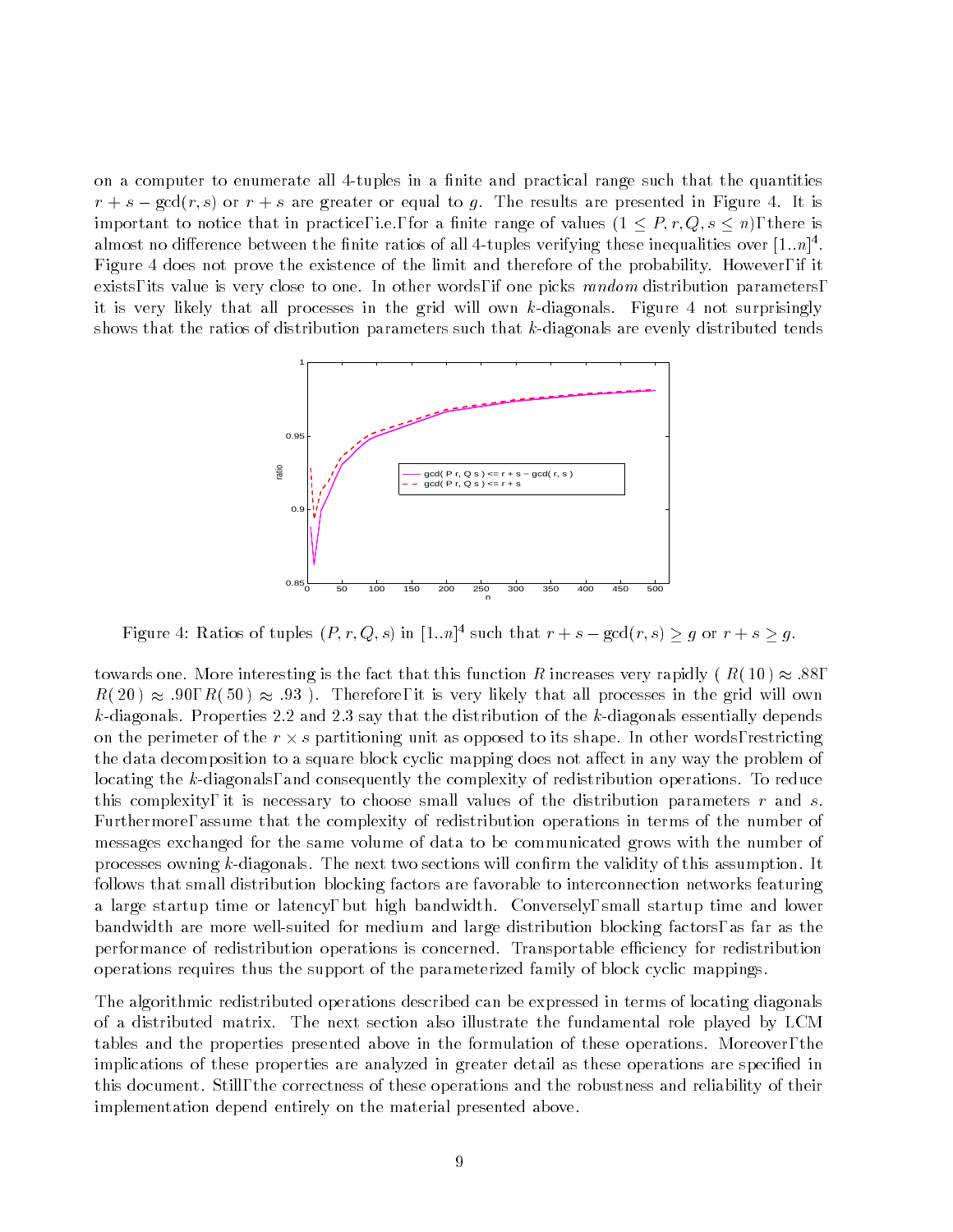# 3 Algorithmic Redistribution Methods

This section presents different kinds of blocking strategies for distributed-memory hierarchies. Most of them can be formulated in terms of "LCM-operations", i.e., operations relying on LCM tables for their derivation, expression and implementation. The originality of this section is mainly the presentation of these distinct techniques within a single framework, making them suitable for their integration into a software library. For some of these strategies little is known in terms of their impact on efficiency and/or ease of modular implementation. To our knowledge, little practical experiments have been so far reported in the literature.

The same example operation called a rank-K update is used to illustrate the differences between all blocking strategies presented below. This operation produces an M - N matrix C by adding to itself the product of an M - K matrix A and a K - N matrix B

$$
C \leftarrow C + AB.
$$

The *physical blocking* strategy uses the distribution blocking factors as a unit for the computational blocks. In other words, the computations are partitioned accordingly to the data distribution parameters. No attempts are made to either gather rows or columns residing in distinct processes, or scatter rows or columns residing in a single process row or column. It is assumed that the distribution parameters have been determined a priori presumably by the user. Ideally, this choice has been influenced by its performance implications on the physical blocking strategy. Most of the parallel algorithms presented in the literature [2, 7, 10, 11, 22, 23, 30, 33, 34, 35, 39, 47, 48, 59] rely on this strategy. The algorithm performing the rank-K update operation using a physical blocking strategy is relatively easy to express. Strong alignment and distribution assumptions are made on the matrix operands. In particular, the distribution blocking factors used to decompose the columns of A and the rows of B must be equal. Moreover, the rows of A (respectively the columns of  $B$ ) must be aligned to the rows (respectively columns) of  $C$ . The pseudo code for this algorithm is given below.

$$
\begin{cases}\n\text{for } kk = 1, K, NB_{dis} \\
kb = \min(K - kk + 1, NB_{dis}) \\
\text{Broadcast } A(:, kk : kk + kb - 1) \text{ within process rows;} \\
\text{Broadcast } B(kk : kk + kb - 1, :) \text{ within process columns;} \\
C \leftarrow C + A(:, kk : kk + kb - 1) * B(kk : kk + kb - 1, :); \\
\text{end for}\n\end{cases}
$$

It is possible to take advantage of communication pipelines in both directions of the process grid. However the cyclic data allocation imposes that the source process of the broadcasts changes at each iteration in a cyclic fashion. That is, a given process broadcasts all of its columns of A or rows of B in multiple pieces of size proportional to the value of the distribution blocking factor  $NB_{dis}$ . The smaller this value is, the larger the number of messages and the lower the possible data reuse during each computational phase. In other words, the performance degrades as the value of the distribution blocking factor is decreased. If the value of this factor is very large, the communication computation overlap decreases causing a performance degradation. High performance and efficiency can still be achieved for a wide range of blocking factors. This has been reported in [2, 29, 51, 58, 16].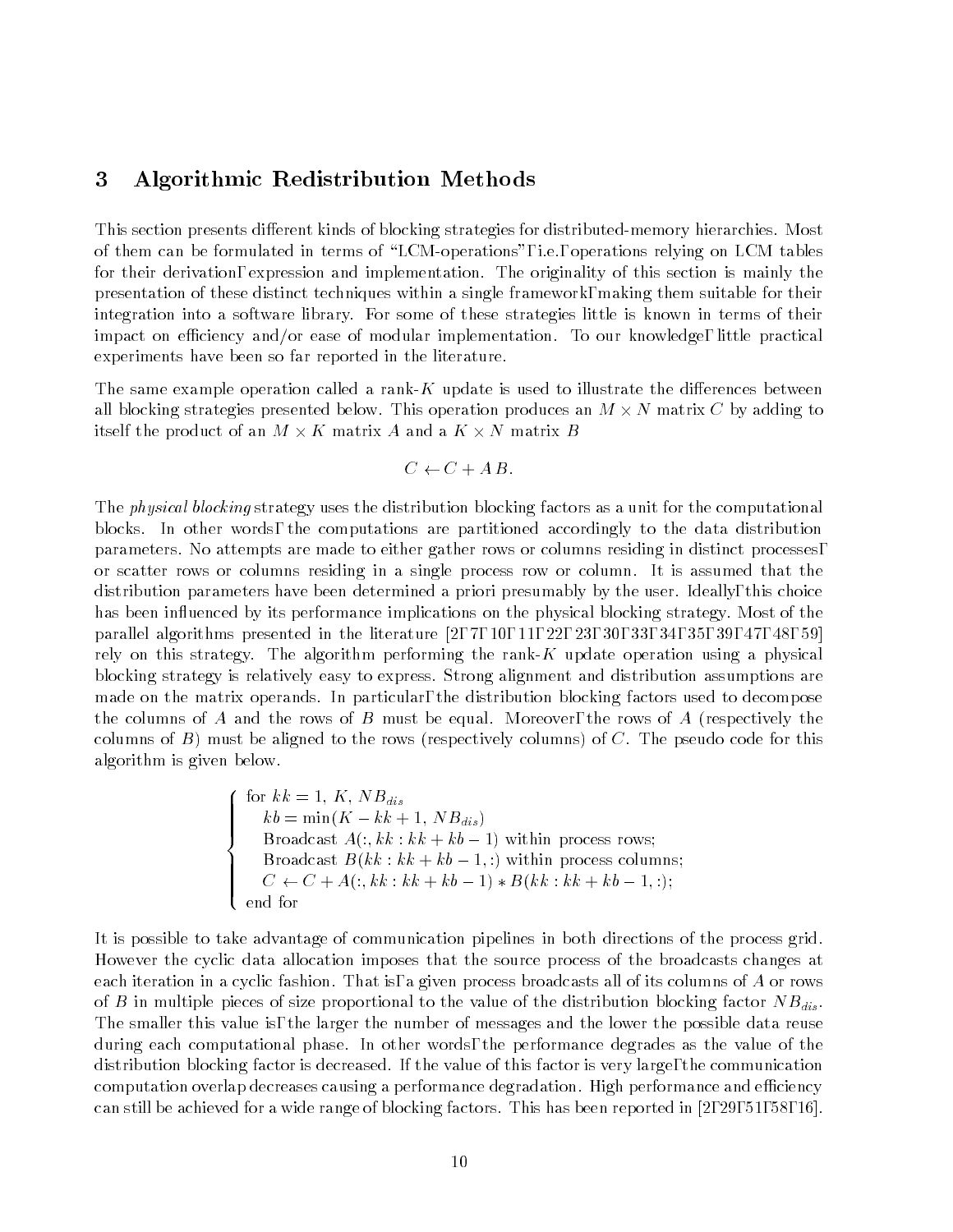Three alternatives to the physical blocking strategy are first presented in this section. Then, a few other related applications of those methods are outlined. The originality of the algorithms presented here is their systematic derivation from the properties of the underlying mapping. These blocking strategies are expressed within a single framework using LCM tables. The resulting blocked operations are appropriate for library software. They indeed feature potential for high performance without any specic alignment restrictions on their operands. This says that the antagonism between efficiency and flexibility is not a property of the block cyclic mapping, but merely a characteristic of the algorithms that have been so far proposed to deal with a distributedmemory hierarchy.

### 3.1 Aggregation and Disaggregation

The *aggregation or algorithmic blocking* strategy operates on a panel of rows or columns that are globally contiguous. The local components of this panel before aggregation are also contiguous. The size of this panel is an algorithmic blocking factor. Its optimal value depends on the target machine characteristics. If this logical value is equal to the distribution blocking factors, then aggregation and physical blocking are the same. Otherwise, a few rows or columns which are globally contiguous and residing in distinct processes, are gathered into a single process row or column and this panel becomes the matrix operand. This strategy is particularly efficient when the distribution blocking factor is so small that Level 3 BLAS performance cannot be achieved locally on each process. Obviously, the aggregation phase induces some communication overhead. However, this must be weighted against the local computational gain. The problem is then to determine an algorithmic blocking factor  $NB_{alg}$  that keeps this overhead as low as possible and simultaneously optimizes the time spent in local computation. The feasibility and performance characteristics of this approach have been illustrated for the numerical resolution of a general linear system of equations and the symmetric eigenvalue problem in [13, 14, 8, 36, 54, 55] for the purely scattered distribution. Similarly, it is sometimes beneficial to disaggregate a panel into multiple panels in order to overlap communication and computation phases. When applicable, this last strategy also presents the advantage of requiring a smaller amount of workspace. The pseudo code of the rank- $K$ update operation using aggregation follows.

$$
\begin{cases}\n\text{for } kk = 1, K, NB_{alg} \\
kb = \min(K - kk + 1, NB_{alg}); \\
\text{Aggregate } A(:, kk : kk + kb - 1) \text{ in one process column;} \\
\text{Broadcast } A(:, kk : kk + kb - 1) \text{ within process rows;} \\
\text{Aggregate } B(kk : kk + kb - 1, :) \text{ in one process row;} \\
\text{Broadcast } B(kk : kk + kb - 1, :) \text{ within process columns;} \\
C \leftarrow C + A(:, kk : kk + kb - 1) * B(kk : kk + kb - 1, :); \\
\text{end for}\n\end{cases}
$$

The aggregation and disaggregation techniques attempt to address the cases where the physical blocking strategy is not very efficient, i.e., for very small or large distribution blocking factors. In both techniques, the consecutive order of matrix columns or rows is preserved. It is therefore possible to use this techniques for algorithms that feature dependent steps such as a triangular solve or the LU factorization with partial pivoting. The disaggregation technique however can only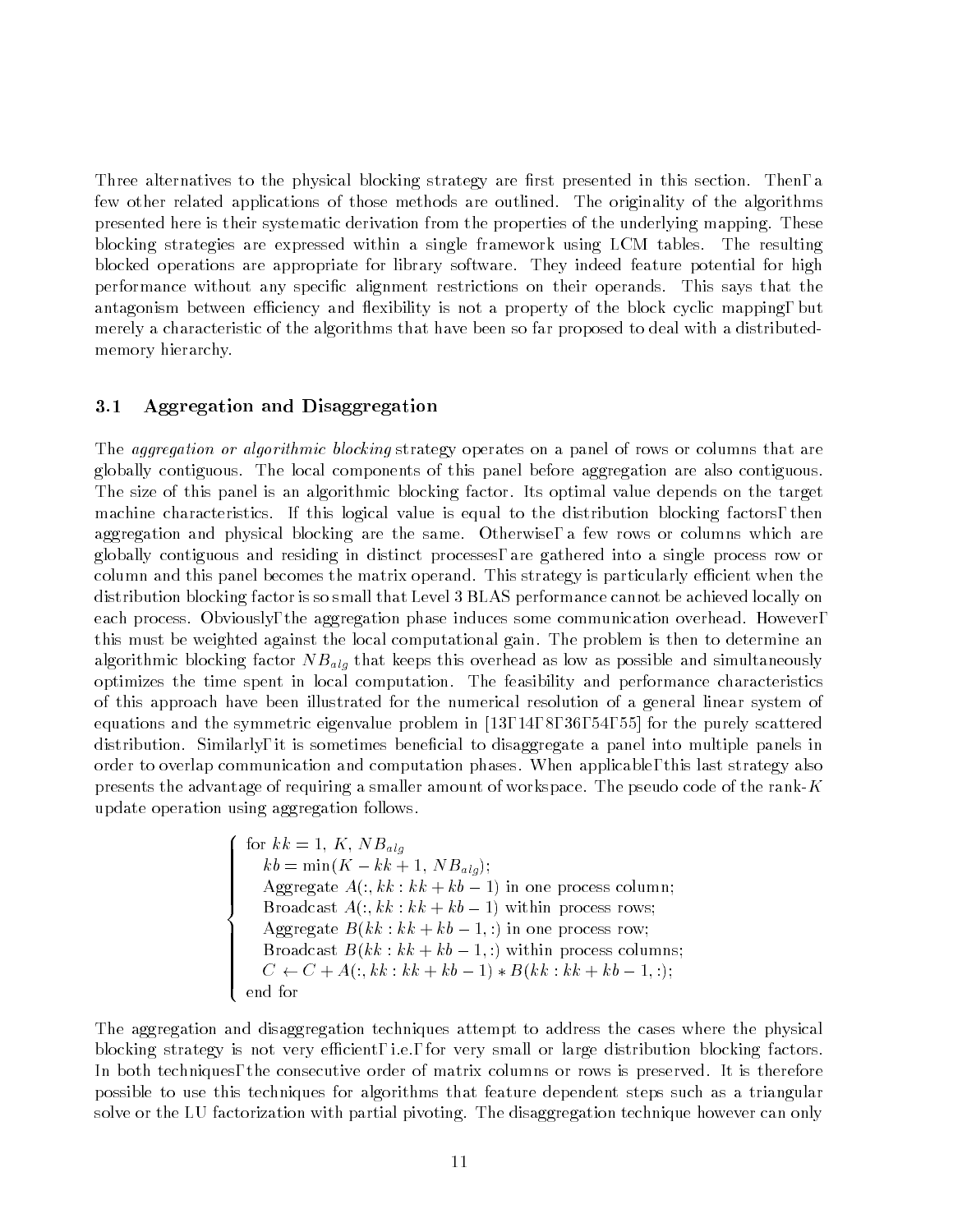be applied efficiently for operations that do not feature any dependence between steps, such as a matrix-multiply. The disaggregated data remains consecutively ordered. Therefore, it cannot improve signicantly the load imbalance caused by consecutive allocation and consecutive elimination [40].

# 3.2 LCM Blocking

The LCM blocking strategy operates on a panel of rows or columns that are locally contiguous. The size of this panel is also an algorithmic blocking factor. Its optimal value depends on the target machine characteristics. However, rows or columns that may not be locally contiguous are packed, but according to an external criterion, typically the distribution parameters of another operand.

Consider the rank-K update operation illustrated in Figure 5. The LCM blocking strategy proceeds as follows. One is interested in finding the columns of  $A$  residing in a particular process column  $q$ and the rows of B residing in a particular process row p that could be multiplied together in order to update the matrix  $C$ . In Figure 5, these columns of  $A$  and rows of  $B$  are indicated in gray. To accomplish this, one can consider the virtual matrix, denoted  $VM$  in the figure, defined by the column distribution parameters of A and the row distribution parameters of B. Locating the 0-diagonals of this VM in the process of coordinates  $(p, q)$  exactly solves the problem as illustrated in the gure. This can be realized by using LCM tables. As opposed to the physical blocking strategy, this technique does not assume the distribution equivalence of the columns of A and rows of B as suggested in Figure 5. Moreover, the packing of these columns of A and rows of B is a local data copy operation, i.e., without communication overhead. For a given  $q$ , one just needs to go over all process rows and thus treat all of the columns of A residing in this process column  $q$ . This algorithm can be regarded as a generalization of the physically blocked version. It presents,



Figure 5: Global view of the LCM blocked rank- $K$  update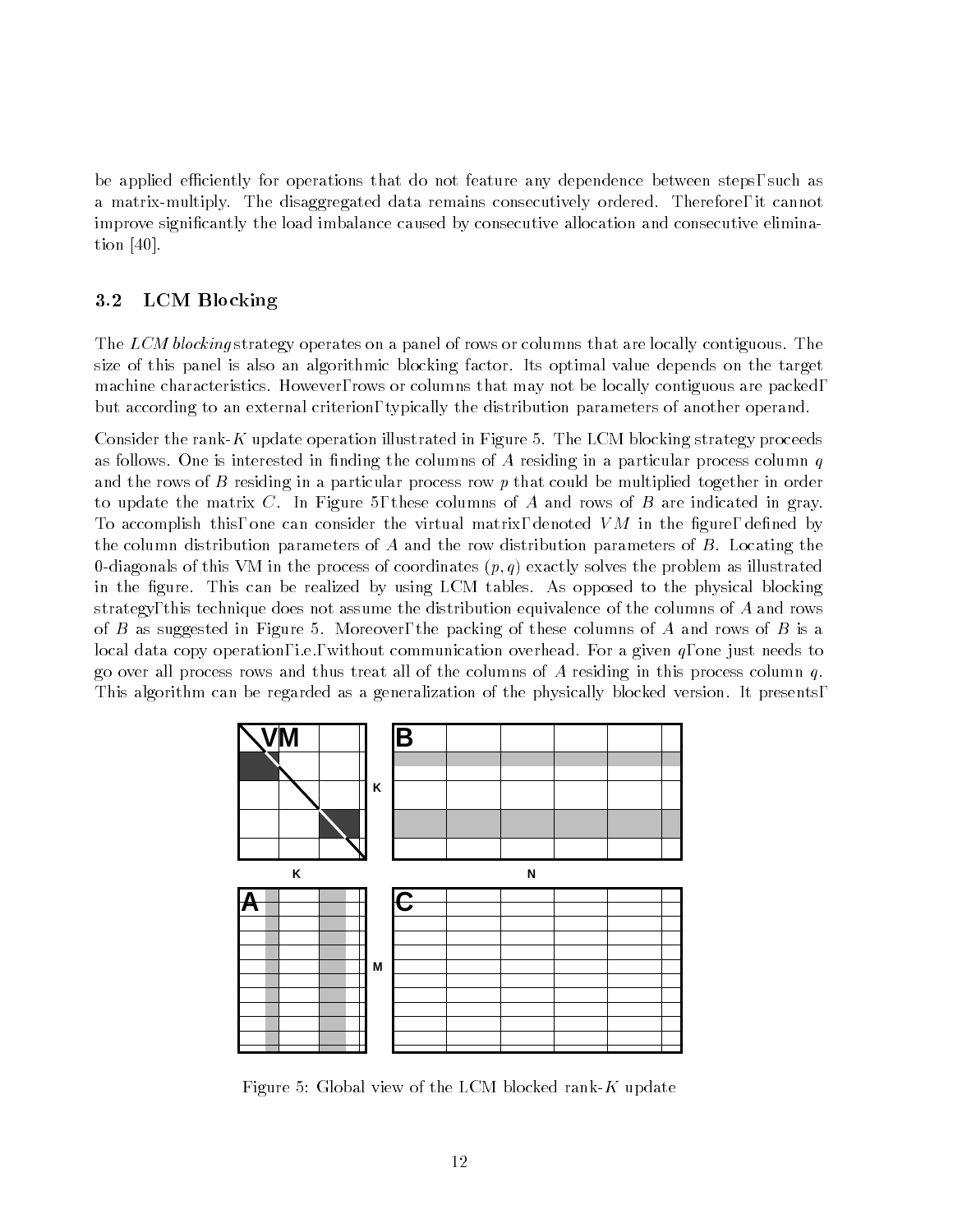however, some advantages. First, as mentioned above, it does not assume an equivalent distribution of the columns of A and rows of B. Second, the communication overhead of the physically blocked variants has been partially replaced by a local data copy into a buffer that was needed anyway. The communication pipeline stages in the row direction have been shortened. The cost of this pipeline startup has also been reduced by having the process column emitting the broadcasts remaining fixed as long as possible. Furthermore, this operation can also be logically blocked by limiting the number of columns of A in process column q and corresponding rows of B in the process row p that will be locally packed and broadcast at each step. The pseudo code for the LCM blocking strategy is given below.

and the state of the state of the state of the state of the state of the state of the state of the state of the  $\begin{bmatrix} 1 & 1 \\ 0 & 1 \end{bmatrix}$ Perform<br>
end for for  $q = 0, Q - 1$ for p  $\sim$  0; P  $\sim$  10; P  $\sim$  10; P  $\sim$  10; P  $\sim$  10; P  $\sim$  10; P  $\sim$  10; P  $\sim$  10; P  $\sim$  10; P  $\sim$  10; P  $\sim$  10; P  $\sim$  10; P  $\sim$  10; P  $\sim$  10; P  $\sim$  10; P  $\sim$  10; P  $\sim$  10; P  $\sim$  10; P  $\sim$  10; P  $\sim$  10  $npq =$  number of diagonals process  $(p, q)$  owns; Process column  $q$  packs and broadcasts those  $npq$  columns of  $A$  within process rows; Process row  $p$  packs and broadcasts those  $npq$  rows of  $B$  within process columns; Perform local matrix - matrix multiply; end for

This approach presents the advantage that the cost of the gathering phase is put on the processor as opposed to the interconnection network. However, it cannot be used for algorithms where each step depends on the previous one. Typically, the LCM blocking strategy is well-suited for multiplying two matrices, where each contribution to the resulting matrix entries can be added in any order. The LCM blocking strategy is a typical algorithmic redistribution operation since it rearranges logically and physically the communication and computation phases for increased efficiency and flexibility.

#### $3.3$ 3.3 Aggregated LCM Blocking

The *aggregated LCM blocking* strategy is an hybrid scheme that combines the aggregation and LCM blocking strategies. In the aggregation scheme described earlier, the blocks to be aggregated were globally contiguous. It is, however, possible to use the same strategy for the local blocks obtained via LCM blocking. Furthermore, disaggregated LCM blocking is also possible as noted above. This more elaborate algorithmic blocking method maintains the local computational granularity even if the number of diagonals residing in a process is or becomes too small. The algorithm goes as follows. A process of coordinates  $(p, q)$  is considered and the number of diagonals npq that process owns are handled by chunks of size  $NB_{alg}$ . If npq is a multiple of  $NB_{alg}$ , then the algorithm proceeds to the next process in the grid, either  $(p+1,q)$  or  $(0,q+1)$ . Otherwise, if  $(p+1,q)$  is the next process, the remaining rows of B in process  $(p, q)$  are sent to the process  $(p + 1, q)$ , and the LCM blocking method proceeds to this process taking into account the remainder of the previous step. If  $(0, q + 1)$  is the next process, this last procedure is applied to the remaining rows of B and columns of A. This algorithm therefore maintains the local computational granularity at a low communication overhead.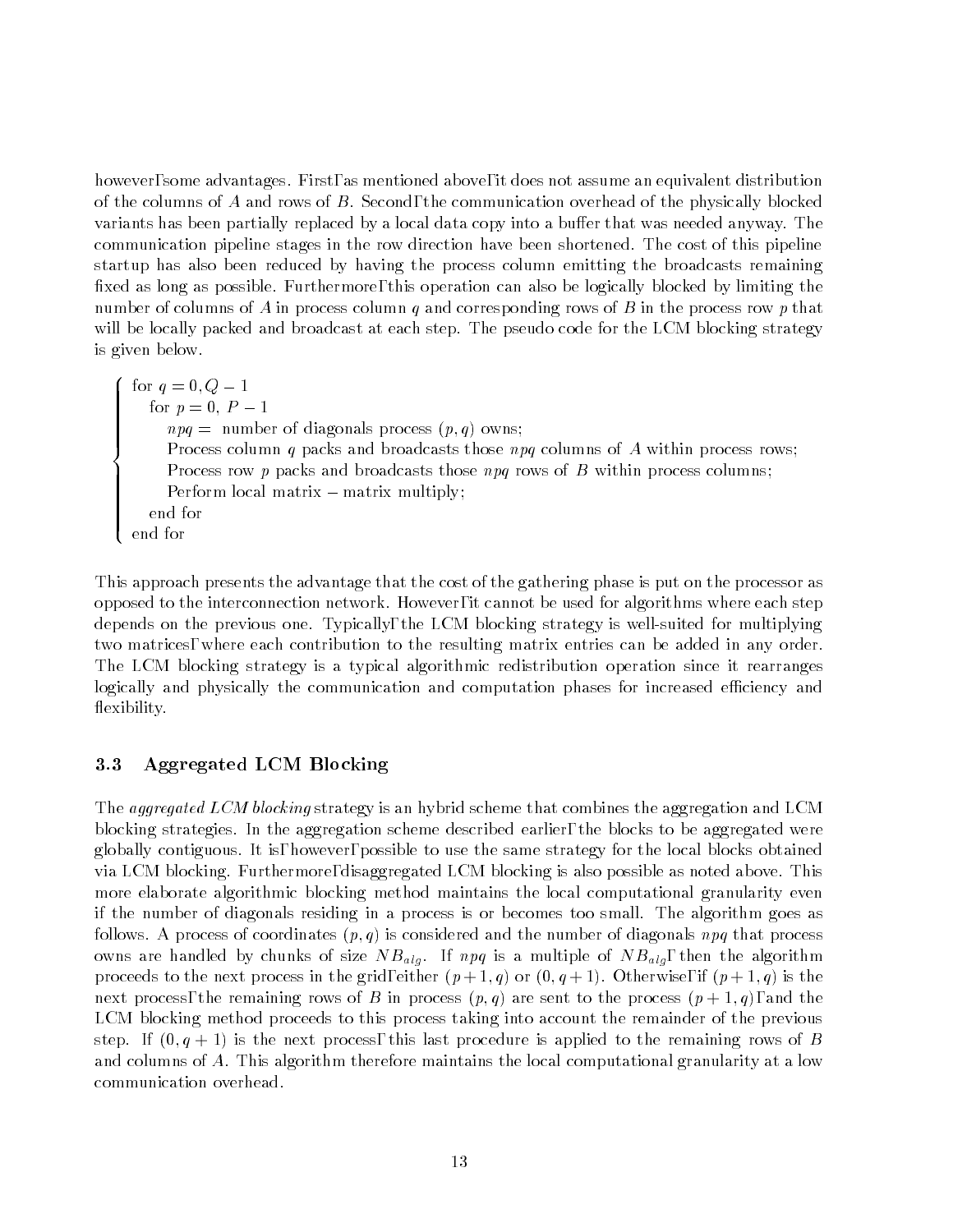#### 3.4 Redistribution and Static Blocking

The above framework can be used to tackle the run-time array redistribution problem when those arrays are distributed in a block cyclic fashion over a multidimensional process grid. Solving this redistribution problem requires first to generate the messages to be exchanged, and second to schedule these messages so that communication overhead is minimized. A comparative survey of the available literature can be found in [61]. Most of the attention has been so far paid to the message generation phase [15, 44, 44, 5, 57] and only a few papers deal with the communication scheduling phase [43, 53, 60, 50]. It turns out that the properties of the block cyclic distribution presented in this paper can be used to study further this scheduling problem as it is shown in [27]. Moreover, the message generation phase can also be addressed with the help of the LCM tables. Figure 6 illustrates this fact in the one-dimensional case. X (respectively Y ) is a M - N onedimensional array distributed over P (respectively Q) processes with a distribution blocking factor of r (respectively s). The figure shows the global and local view of the redistribution mapping as well as the M - M - M distributed matrix induced by I . Locating the diagonals of this of the distribution matrix using LCM tables naturally provides a possible message generation algorithm. This figure also shows that the general complexity of the redistribution problem is related to the number of processes in the F  $_{\rm 11.9}$   $_{\rm 22.19}$  cannot diagonals. Furthermore, the transpose and shift operations can be handled similarly within this framework. Finally, this approach can be generalized to handle the multidimensional case and the problem of accessing array entries with a non-unit stride [52]. It follows that efficient algorithms for the re-alignment of operands block cyclically distributed can also be expressed using the LCM tables and the above properties. In other words, flexible and efficient basic linear algebra kernels for distributed-memory concurrent computers can be expressed within the same framework.



Figure 6: Global and local view of one-dimensional redistribution

LCM tables can be also used to derive another algorithmic blocking method, called the *static* blocking strategy thereafter, which deals only with purely local computational phases. It is assumed that the operation has reached a stage where the operands have already been redistributed if necessary by other techniques. Only local remaining computations need to be performed. It may, however, be the case that a local output operand has to be redistributed subsequently. Within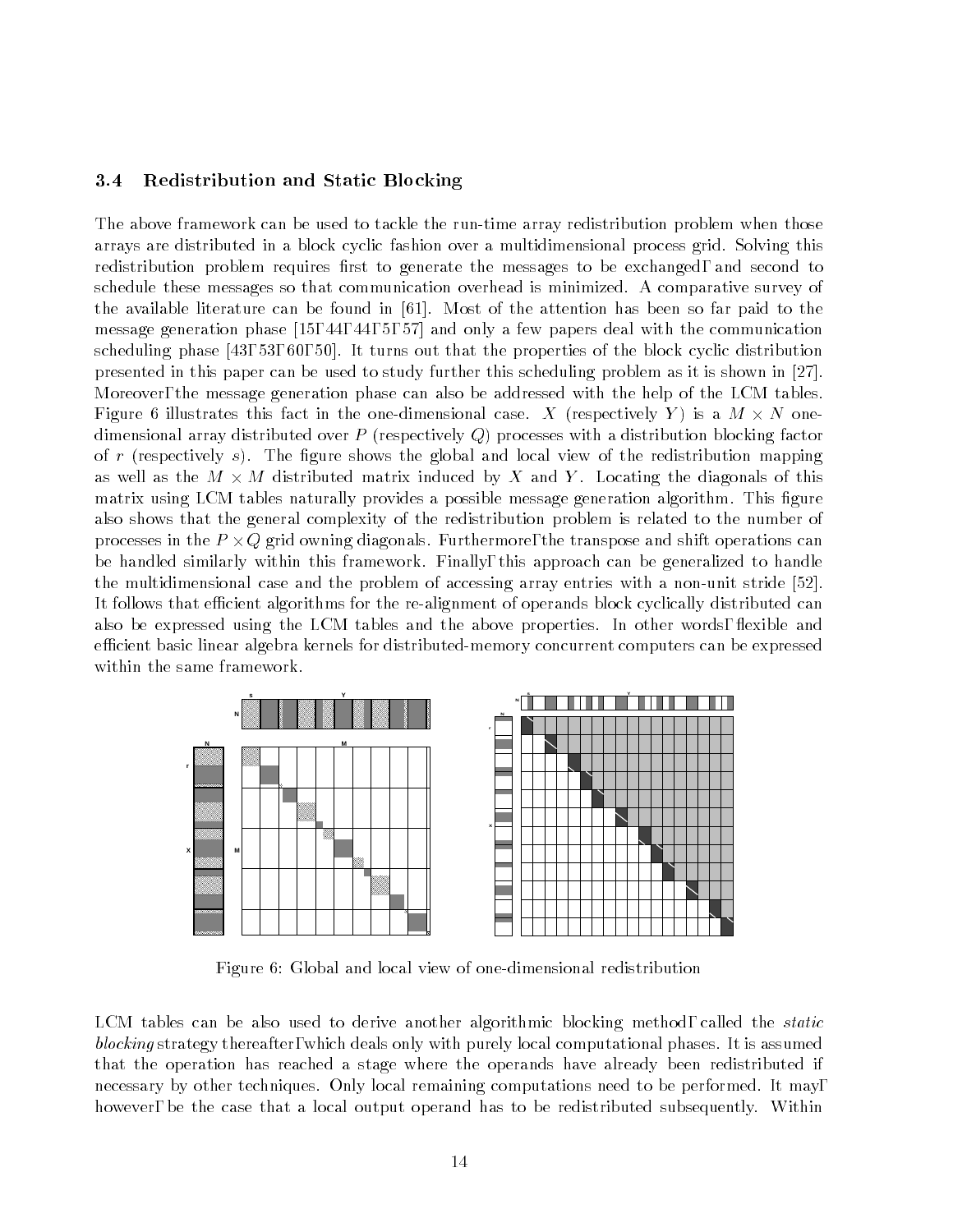this context, the symmetric rank- $\Lambda$  update operation  $C \leftarrow C + AA$  is easy to describe.  $C$  is an N - N symmetric matrix for which only the upper or lower triangle should be referenced, and a is a matrix of dimension to place and matrix of dimension tephenical in every process column and the matrix  $A$  -replicated in every process row. The distributed matrix  $\cup$  is partitioned mto  $$ diagonal and strictly upper or lower LCM blocks as shown in Figure 7. This figure shows the LCM block-partitioned matrices A and C and the r - s, r - K and K - s blocks of these matrices that reside in the process of coordinates  $(p, q)$ . The arrangement of these blocks in process  $(p, q)$  is also represented and denoted by the local arrays in process  $(p, q)$ . Depending on their relative position to the diagonal, the r r - s blocks of C are identified by a different shade of color. It is usually easy to deal with the strict upper or lower part using the BLAS matrix-matrix multiply. The diagonal LCM block requires however particular attention.



Figure 7: Static symmetric rank-K update

Figure 7 shows that the local update can be expressed in terms of symmetric rank-K updates and matrix-matrix multiplies. The LCM tables provide the necessary information to organize the local computation in such a way that one can take advantage of the high efficiency of the matrix-matrix multiply kernel [9, 62]. A similar approach has been proven highly efficient for  $GEMM$ -based BLAS implementations such as [26, 41]. The static blocking strategy, even in its simplest form, imposes strong restrictions on the alignment and distribution of the operands. This is, nevertheless the last opportunity for a large operation to logically rearrange the computations. This suggests that an efficient implementation of the symmetric rank-K update when  $N \gg K$  would use the LCM blocking strategy to replicate A over  $C$ , and the static blocking technique to perform the local update. The algorithmic blocking factors for both phases can be chosen independently.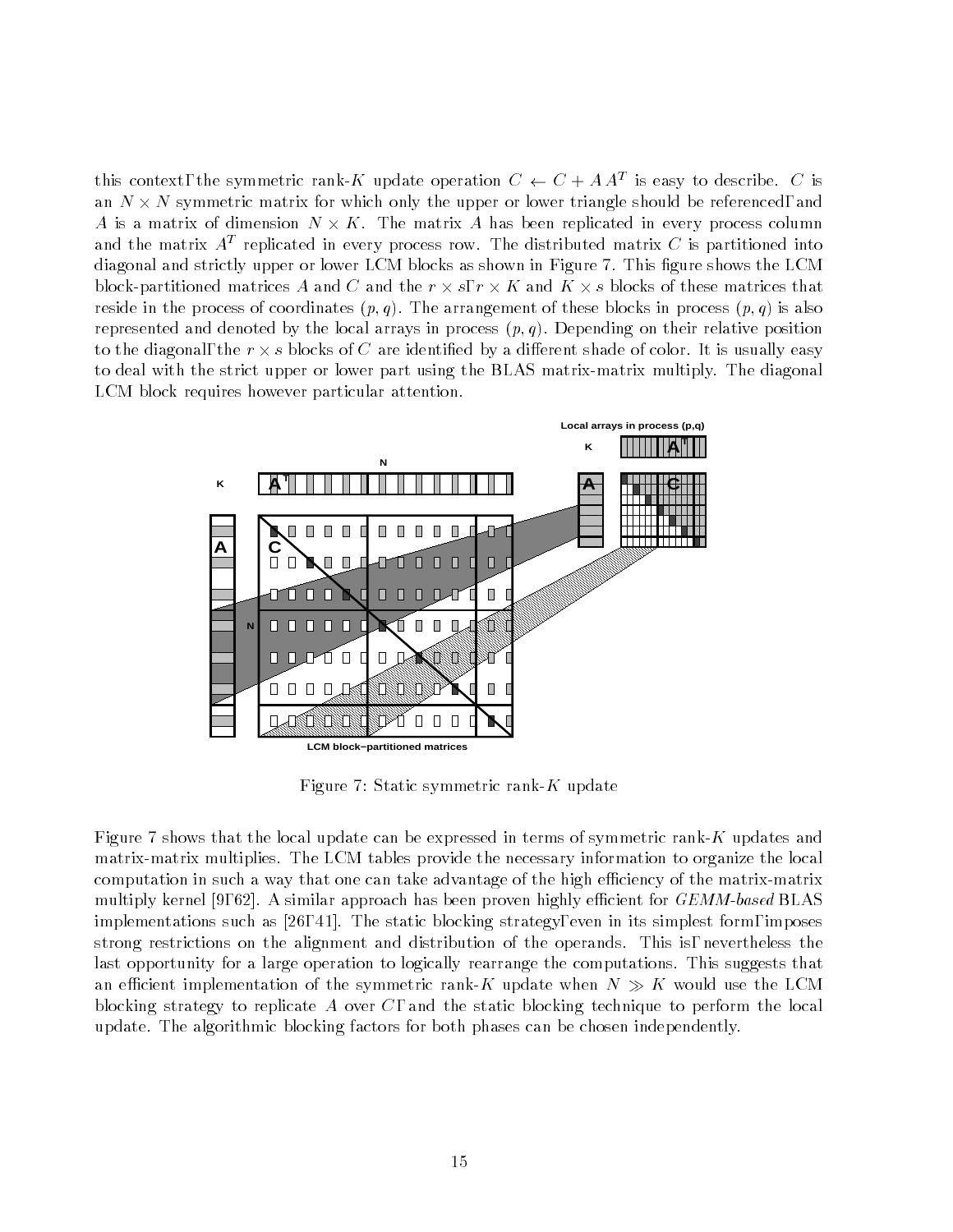### 3.5 Rationale

The use of physical blocking in conjunction with static blocking can lead to a comprehensive and scalable dense linear algebra software library. Existing serial software such as LAPACK [6] can be reused. The ScaLAPACK [12] software library is the result of this reasoning. As suggested above, if one limits oneself to static and physical blocking, strong alignment restrictions must be met by the matrix operands. It is nevertheless argued that these restrictions are reasonable because, first, general redistribution software is available. Second, the user is ultimately responsible for choosing the initial data layout. Finally, the ma jority of practical cases are covered by this approach.

This section summarized different blocking strategies for block cyclic mappings. It also introduced original LCM techniques extending the physical blocking scheme. These LCM techniques allow for greater flexibility. They are equivalent to the usual techniques for the restricted cases. The presentation of these general strategies stressed their systematic derivation from the properties of the underlying mapping. The importance of the LCM tables introduced in Section 2.2 has been discussed and shown to provide an acceptable and convenient framework to present algorithmic redistribution operations. The latter form the elementary building blocks to express more complex parallel operations such as a complete, efficient and flexible set of parallel linear algebra operations. Four categories of operations naturally emerge from the previous discussion:

- Statically blocked computational operations,
- Aggregation kernels,
- LCM blocking tools,
- One and two-dimensional redistribution.

These basic buildings blocks are well delimited. They can all be expressed within a single framework using LCM tables. Such a partitioning is suitable for software library design.

#### 4 Performance Analysis and Experimental Results 4

A theoretical model of a distributed-memory computer is presented early in this section. It is an abstraction of physical models that provides a convenient framework for developing and analyzing parallel distributed dense linear algebra algorithms without worrying about the implementation details or physical constraints. The model is then applied to the algorithmic blocking strategies presented in Section 3 in order to analyze their scalability. Finally,anumber of experimental results are presented and commented.

#### 4.1 The Machine Model

Distributed-memory computers consist of processors that are connected using a message passing interconnection network. Each processor has its own memory called the local memory, which is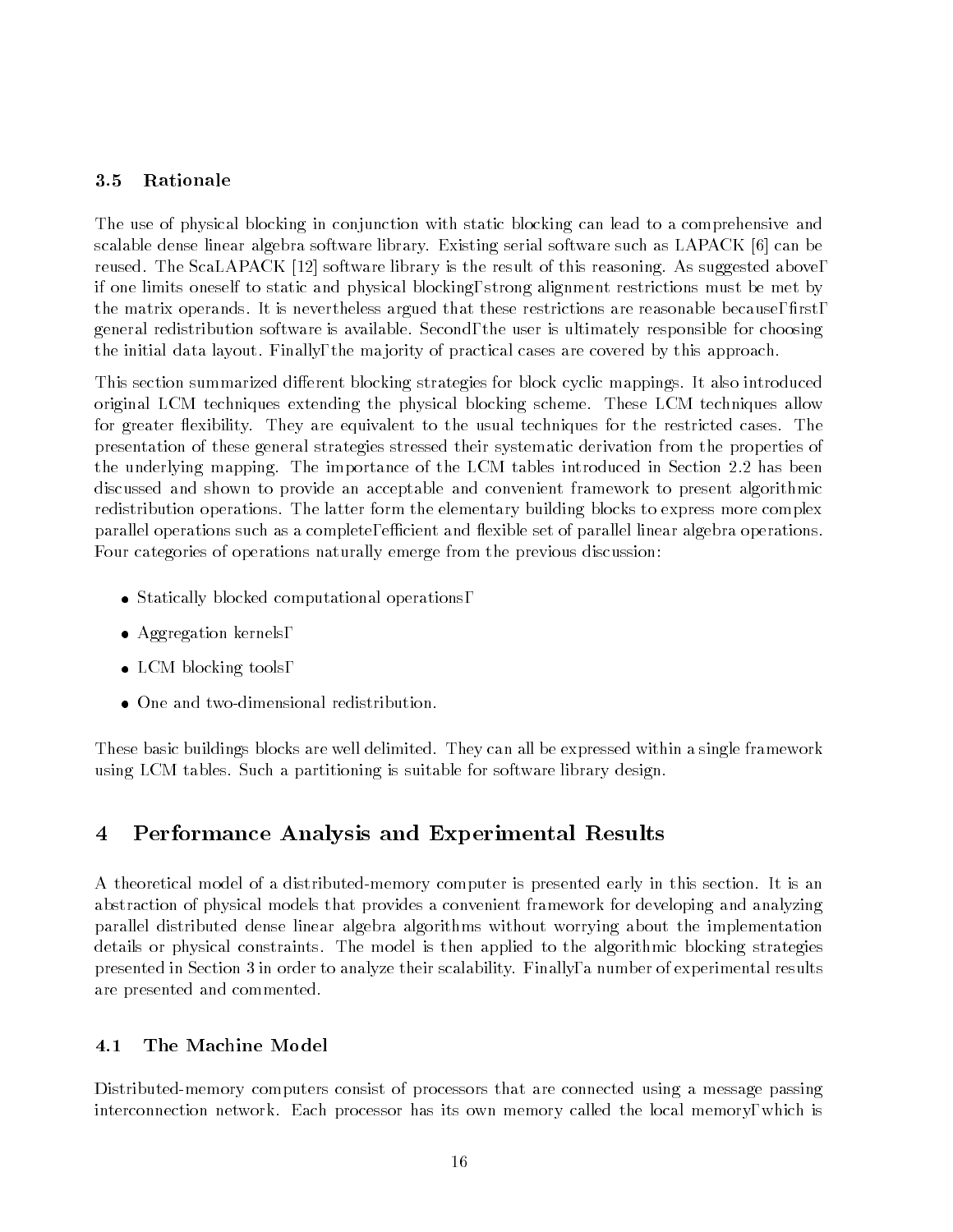accessible only to that processor. As the time to access a remote memory is longer than the time to access a local one, such computers are often referred to as Non-Uniform Memory Access (NUMA) machines [46]. The interconnection network of our machine model is static, meaning that it consists of point-to-point communication links among processors. This type of network is also referred to as a direct network as opposed to dynamic networks. The latter are constructed from switches and communication links. These links are dynamically connected to one another by the switching elements to establish at run time the paths between processors' memories. The interconnection network of the machine model considered here is a static two-dimensional P - Q rectangular mesh with wraparound connections. It is assumed that all processors can be treated equally in terms of local performance and the communication rate between two processors is independent from the processors considered. Each processor in the two-dimensional mesh has four communication ports. However, the model assumes that a processor can send or receive data on only one of its ports at a time. This assumption is also referred to as the one-port communication model [46].

The time spent to communicate a message between two processors is called the communication time  $T_c$ . In our machine model,  $T_c$  is approximated by a linear function of the number L of items communicated.  $T_c$  is the sum of the time to prepare the message for transmission  $\alpha$  and the time  $\beta L$  taken by the message of length L to traverse the network to its destination, i.e.,

$$
T_c = \alpha + \beta L.
$$

This approximation of the communication time supposes that any two processors are equidistant from a communication point of view (cut-through or worm-hole routing). This approximation is reasonable for most current distributed-memory concurrent computers. Finally, the model assumes that the communication links are bidirectional, that is, the time for two processors to send each other a message of length L is also  $T_c$ . A processor can send and/or receive a message on only one of its communication links at a time. In particular, a processor can send a message while receiving another message on the same or different link at the same time.

Since this paper is only concerned with a single regular local operation, namely the matrix-matrix multiplication, the time taken to perform one floating point operation is assumed to be a constant  $\gamma$ in our model. This very crude approximation summarizes in a single number all the steps performed by a processor to achieve such a computation. Obviously, such a model neglects all the phenomena occurring in the processor components, such as cache misses, pipeline startups, memory load or store, floating point arithmetic and so on, that may influence the value of  $\gamma$  as a function of the problem size for example. Similarly, the model does not make any assumption on the amount of physical memory per node. This machine model is a very crude approximation that is designed specically to illustrate the cost of the dominant factors to our particular case. More realistic models are described for example in [46] and the references therein.

#### 4.2 Scalability Analysis

The rank-K update operation produces an M - N matrix C by adding to itself the product of an

$$
C \leftarrow C + AB.
$$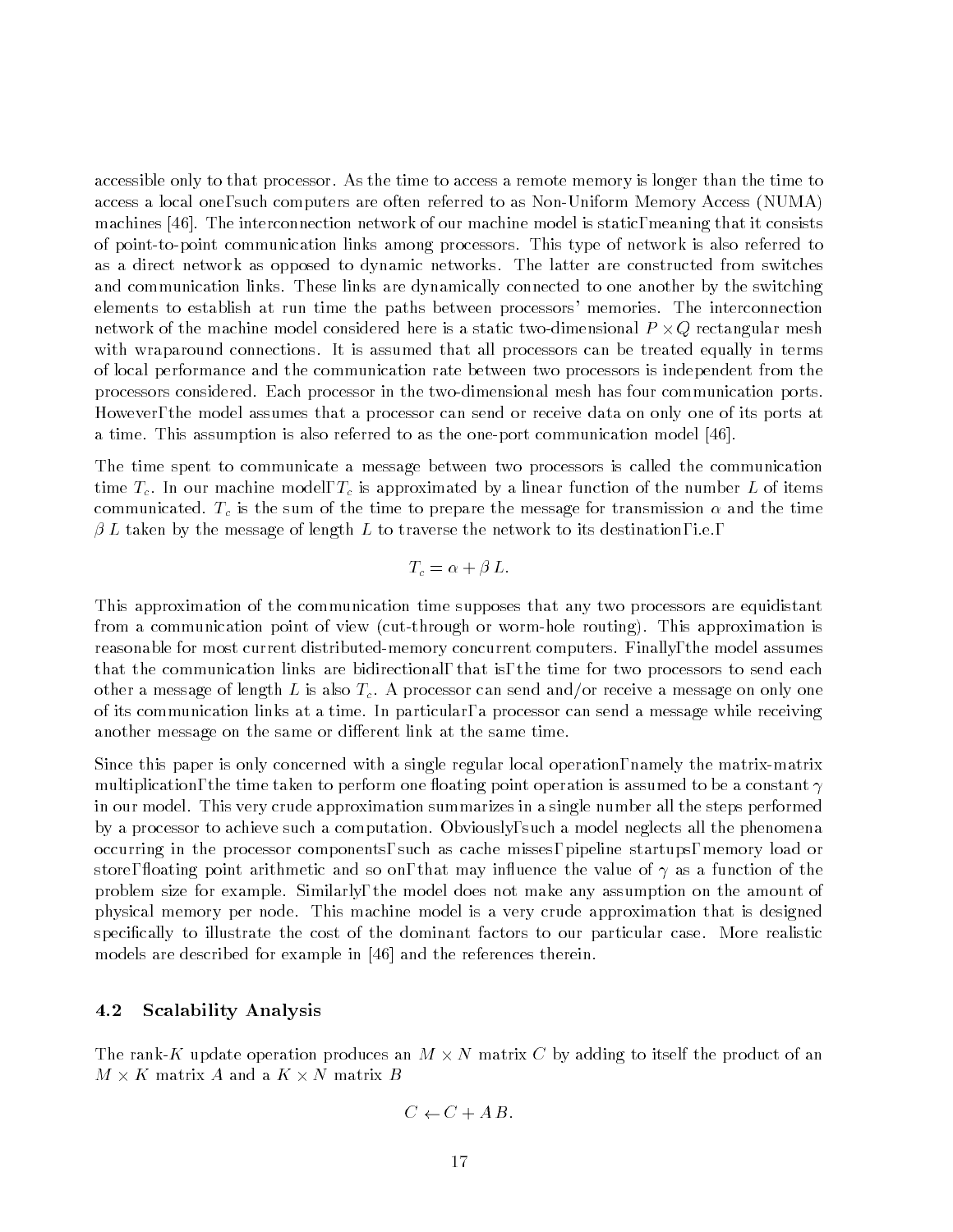In the following we assume for simplicity that  $M = N = K$ . The number of floating point operations is assumed to be equal to  $2N^{\ast}$ . All three matrices are distributed onto the same square process grid. Moreover, we also assume that the matrix operands are distributed according to the square block cyclic data distribution (see Definition 2.1), and that the distribution blocking factors are the same for all operands. Therefore, no re-alignment phase is necessary to be performed. This distribution blocking factor is denoted by  $NB_{dis}$  in the following.

Four algorithms are considered, denoted by PHY, AGG, LCM and RED. PHY denotes the physically blocked variant, AGG identifies the aggregation algorithm and the LCM blocking algorithm is denoted by LCM. Finally, a fourth variant RED is considered where the matrices A and B are completely redistributed before hand. For the algorithmic blocking variants AGG and LCM, the algorithmic blocking factor is denoted by  $NB_{alg}$ . Parallel efficiency,  $E(n, p)$ , for a problem of size *n* on *p* processors is defined in the usual way [32] by

$$
E(n,p) = \frac{1}{p} \frac{T_{\text{seq}}(n)}{T(n,p)}\tag{4.7}
$$

where  $T(n, p)$  is the runtime of the parallel algorithm, and  $T_{seq}(n)$  is the runtime of the best sequential algorithm. An implementation is said to be *scalable* if the efficiency is an increasing function of  $n/p$ , the problem size per processor (in the case of dense matrix computations,  $n = N^-$ , the number of words in the input). The parallel runtime and efficiency on our machine model for the four algorithms PHY, AGG, LCM and RED are computed below as a function of the local computational speed  $\gamma$ , the communication parameters  $\alpha$  and  $\beta_d$  (the time for a floating point number to traverse the network), and the total number of processors  $p$ .

The key-factor of this performance analysis is to model the cost of a sequence of broadcasts on a ring [2, 58] where the source either remains the same or is incremented by one after each broadcast. In the physical blocking strategy, the source process of the broadcast sequence is incremented at each step. The parallel runtime of the physically blocked variant algorithm is given by

$$
T_{PHY}(N,p) \approx \frac{2 N^3 \gamma}{p} \left(1 + \frac{2}{\gamma} \left(\frac{p \alpha}{N B_{dis} N^2} + \frac{\sqrt{p} \beta_d}{N}\right)\right) \text{ when } \frac{N}{N B_{dis}} \gg \sqrt{p}.
$$

A similar analysis for the physical blocking variant can also be found in [2, 58]. The aggregation blocking strategy essentially performs a sequence of accumulations followed by a ring broadcast. For the sake of simplicity, it is assumed that k blocks of the same size are aggregated  $(k > 2)$ . In practice, the blocks are only approximately of the same size.  $k$  is clearly bounded above by  $\sqrt{p}$ . In addition, the algorithmic blocking factor  $NB_{alg}$  is used to partition the communication and computation. It follows that the estimated execution time on our machine model for the aggregation strategy is given by

$$
T_{AGG}(N,p) \approx \frac{2 N^3 \gamma}{p} \left(1 + \frac{k}{\gamma} \left(\frac{p \alpha}{N B_{alg} N^2} + \frac{\sqrt{p} \beta_d}{N}\right)\right) \text{ when } \frac{N}{N B_{alg}} \gg \sqrt{p}.
$$

In the LCM blocking strategy, one looks at the diagonals of the virtual distributed matrix induced by the columns of A and rows of B residing in all process column and row pairs. It is assumed in this section that each process in the grid owns a number of diagonals that is proportional to  $NB_{alg}$ . With these assumptions, the estimated execution time of the LCM blocking strategy is given by

$$
T_{LCM}(N,p) \approx \frac{2 N^3 \gamma}{p} \left(1 + \frac{3}{2 \gamma} \left(\frac{p \alpha}{N B_{alg} N^2} + \frac{\sqrt{p} \beta_d}{N}\right)\right) \text{ when } \frac{N}{N B_{alg}} \gg \sqrt{p}.
$$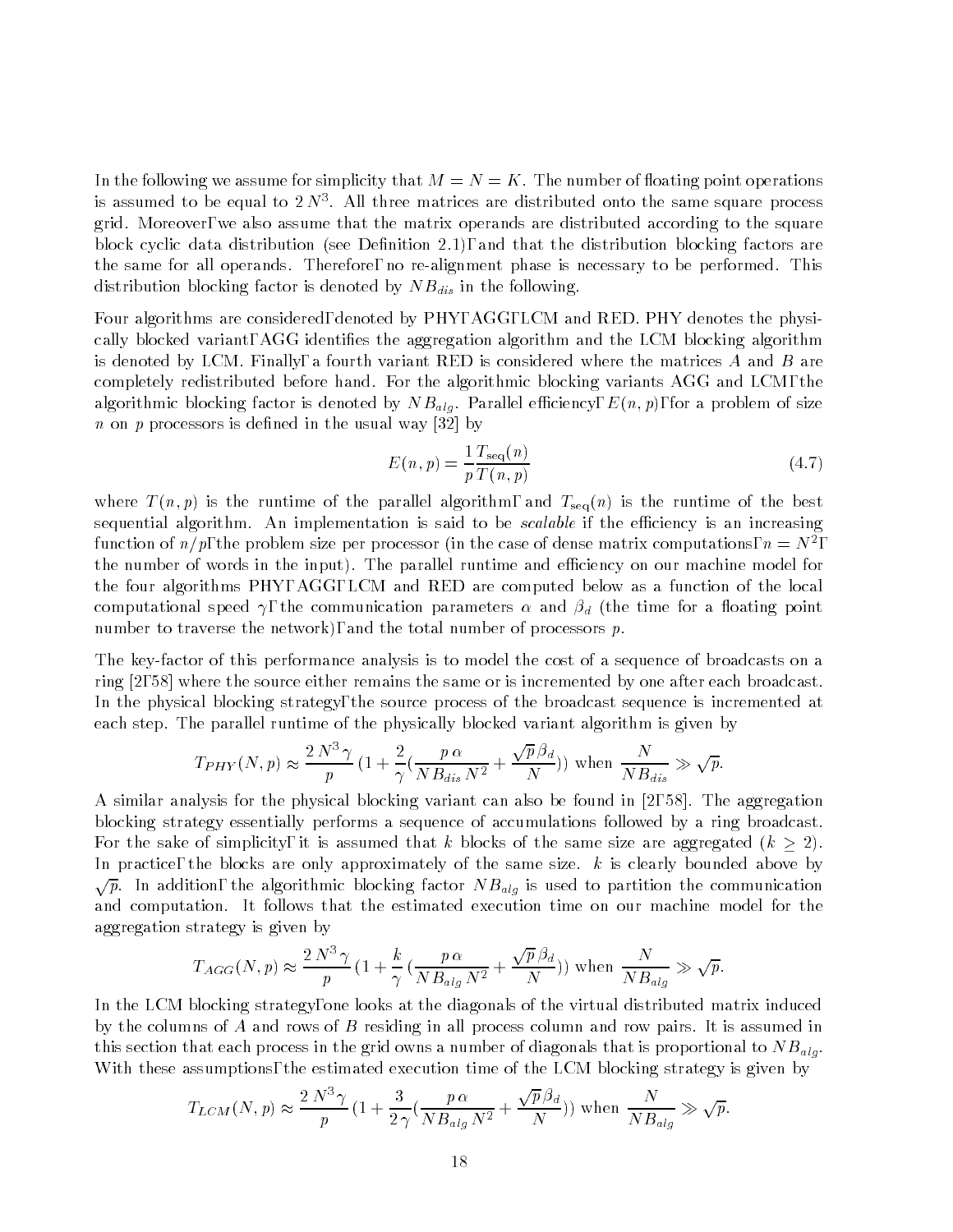Finally, the parallel run time of the RED variant is obtained by adding to the quantity  $T_{PHY}(N, p)$ computed above the approximated time to redistribute two square matrices of order  $N$ , that is  $2\left(\,p\,\alpha + \frac{N^2\,\beta d}{p}\,\right).$ 

Table 2 summarizes the estimated parallel efficiency for each variant studied in this Section. The LCM blocking variant features a slightly higher efficiency than the physical blocking strategy. This theoretical analysis also explains why one expects to observe better performance for the physical strategy than the aggregation variant when a "good" value of the distribution blocking factor  $NB_{dis}$ is selected. The physical blocking algorithm is thus scalable in the sense that if the memory use per process  $(\frac{r}{N^2})$  is maintained constant, this algorithm maintains efficiency. The physical block size  $NB_{dis}$  can be used to lower the importance of the latency  $\alpha$ . The aggregation algorithm is also

| $E_{PHY}(N,p)$ | $(1+\frac{2}{\gamma}(\frac{p\,\alpha}{NB_{dis}N^2}+\frac{\sqrt{p}\,\beta_d}{N}))^{-1}$                                                                          |
|----------------|-----------------------------------------------------------------------------------------------------------------------------------------------------------------|
|                | $E_{AGG}(N,p)$ $\left(1+\frac{k}{\gamma}(\frac{p\alpha}{NB_{alg}N^2}+\frac{\sqrt{p}\beta_d}{N}))^{-1}$ with $k \approx \lceil \frac{NB_{alg}}{NB_{dis}} \rceil$ |
|                | $E_{LCM}(N,p)$ $(1+\frac{3}{2\gamma}(\frac{p\alpha}{NB_{alg}N^2}+\frac{\sqrt{p\beta_d}}{N}))^{-1}$                                                              |
|                | $E_{RED}(N,p) \ \left   \ (1+ \frac{1}{\gamma}((2+\frac{p\,NB_{dis}}{N})\frac{p\,\alpha}{NB_{dis}N^2} + \frac{(2\,\sqrt{p}+1)\,\beta_d}{N}))^{-1} \right.$      |

Table 2: Estimated parallel efficiencies for various blocking variants

scalable. The value of k is a constant that only depends on the ratio between the algorithmic  $NB_{alg}$ and distribution  $NB_{dis}$  blocking factors. This formula show the communication overhead induced by the aggregation strategy in terms of the number of messages as well as the communication volume. When the distribution blocking factor is larger than the algorithmic blocking factor, the physical blocks are split into smaller logical blocks. Therefore, the estimated execution time of the disaggregation variant is bounded above by the result obtained for the aggregation strategy. The LCM blocking variant is also scalable for aligned matrix operands. This variant is slightly more efficient than the physical and aggregation strategies. It should be noted however that our machine model assumes that the local data copy operation is free. In reality, such an assumption depends on the target machine and may affect the results presented in Table 2. The RED algorithm, however, is not scalable because of the latency term.

#### 4.3 Experimental Performance Results

The purpose of this section is to illustrate the general behavior of algorithmically redistributed operations as opposed to presenting a collection of particular performance numbers. The presentation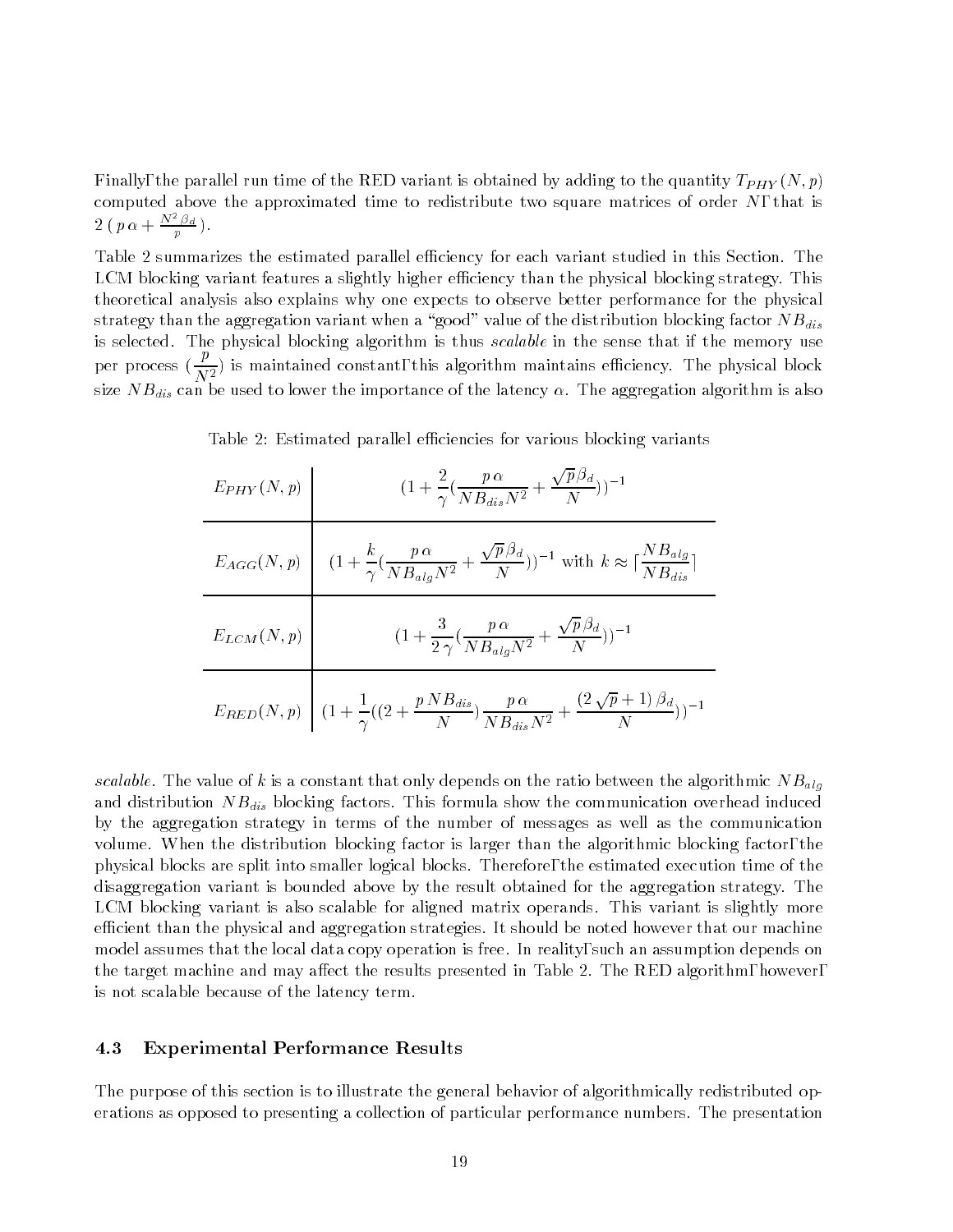style aims at facilitating the comparison of the different blocking strategies for a set of illustrative and particular cases. Experimental performance results are presented below for two distinct distributed-memory concurrent computers, namely the Intel XP/S Paragon [25] and the IBM Scalable POWERparallel System [4, 24, 56]. All of our experiments were performed in double precision arithmetic. The local rank update operation was performed by calling the appropriate subprogram of the vendor-supplied BLAS. The communication operations were implemented by explicit calls to the Basic Linear Algebra Communications Subprograms (BLACS). The BLACS [28, 31] are a message passing library specically designed for distributed linear algebra communication operations. The computational model consists of a one or two-dimensional grid of processes, where each process stores matrices and vectors. The BLACS include synchronous send/receive routines to send a matrix or sub-matrix from one process to another, to broadcast sub-matrices, or to compute global reductions (sums, maxima and minima). There are also routines to establish, change, or query the process grid. The BLACS provide an adequate interface level for linear algebra communication operations. The performance of our algorithms is measured in M
ops/s. This is appropriate for large dense linear algebra computations since floating point dominates communication.

The matrix operands used for our experiments were distributed in such a way that no re-alignment phase was necessary as explained in Section 4.2. Experimental performance results for non-aligned operands have been reported in  $[52]$ . Different values of the distribution blocking factor have been used. A machine dependent value of the algorithmic blocking factor  $NB_{alg}$  used by the AGG and LCM variants has first been determined for each platform and used for all of the experiments. On our Intel XP/S Paragon, we found that a reasonable value for this algorithmic blocking factor was 14. On the IBM SP, the value of 70 has been selected. The first experiment denoted  $XP_{-}A0$  for the Intel XP/S paragon and  $SP\_A0$  for the IBM SP uses the value of  $NB_{alg}$  as the distribution blocking factor  $NB_{dis}$  for all of the matrix operands. These experiments aim at verifying that the algorithmically redistributed variants do not affect the reference performance obtained by the physical blocking strategy. Figure 8 shows the performance of the physical blocking (PHY), aggregation (AGG) and the LCM blocking (LCM) strategies using the value of  $NB_{alg}$  as the distribution blocking factors for the three matrix operands. According to the conclusions of the previous section, the performance of the three variants is almost identical on each platform with a slight advantage



Figure 8: Performance in Mflops/s of algorithmic blocking variants for a "good" physical data layout case and various process grids on the Intel XP/S Paragon and the IBM SP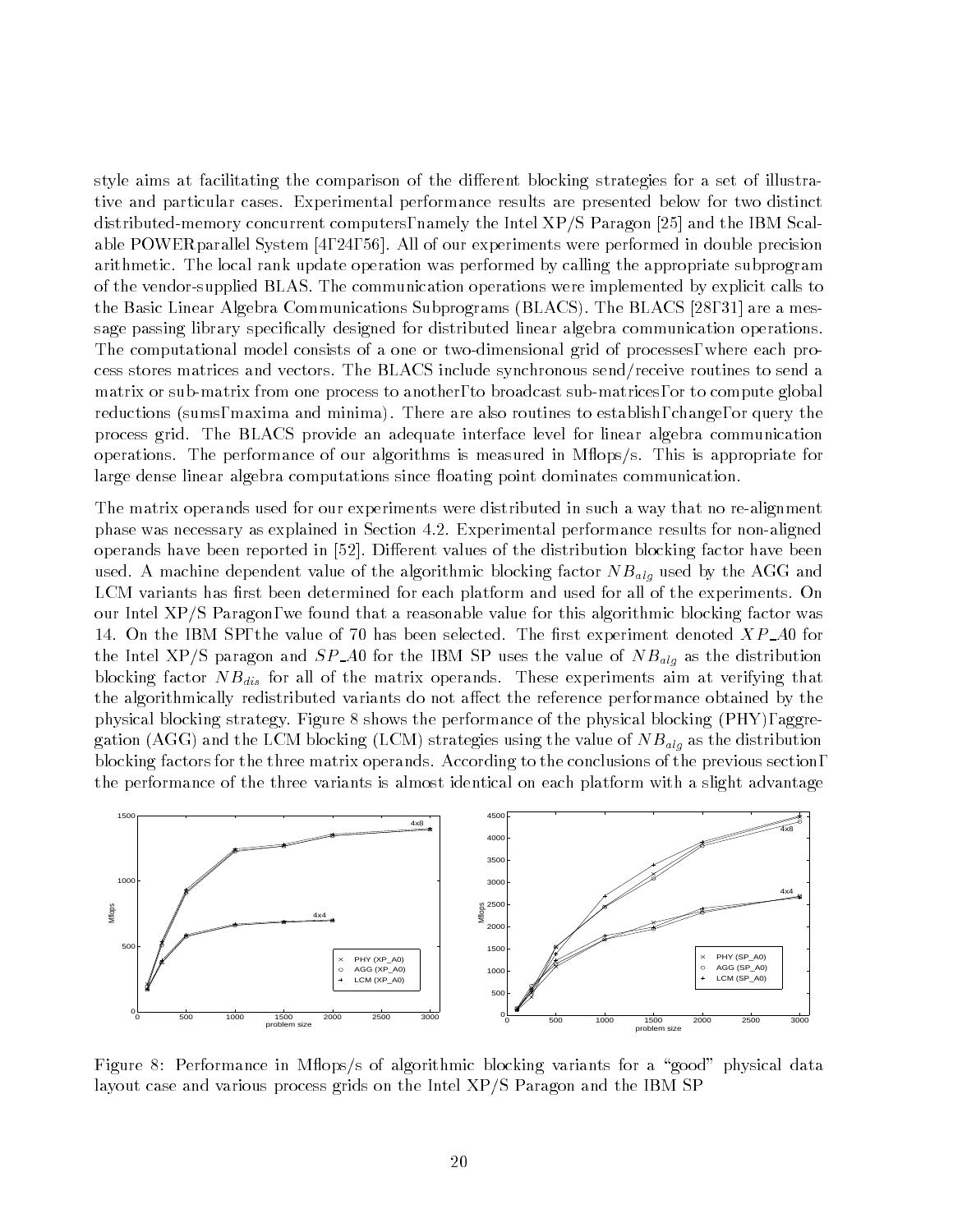to the LCM blocking variant. In the rest of this section, the performance curves shown in Figure 8 are considered as a reference. The combined maximum of these curves has been replicated on all of the other plots presented. This maximal curve is thereafter always represented as a bold solid line. Ideally, one would like to observe no difference between the performance obtained for this "good" physical layout and the performance achieved by distributions induced by other distribution blocking factors.

| Experiment $#$      |                     | Distribution parameters |
|---------------------|---------------------|-------------------------|
| $XP_A0, SP_A0$      | $NB_{dis}=NB_{alg}$ | for all operands.       |
| $XP_A1, SP_A1$      | $NB_{dis}=1$        | for all operands.       |
| $XP_A10$            | $NB_{dis}=10$       | for all operands.       |
| $\overline{SP_A20}$ | $NB_{dis}=20$       | for all operands.       |
| $\overline{XP}$ A40 | $NB_{dis}=40$       | for all operands.       |
| $XP_A100$           | $NB_{dis}=100$      | for all operands.       |
| $SP_A200$           | $NB_{dis}=200$      | for all operands.       |

Table 3: Specication of the experiments

A few other experiments have been specied as follows. Each experiment has been given an encoded name of the form  $XX \rightarrow A$ . XX identifies on which target machine the experiment has been run, either XP for the Intel XP/S Paragon or SP for the IBM SP.  $\#$  is a number or a string distinguishing each experiment. For each experiment, the distribution parameters of the matrix operands A, B and  $C$  are the same. Table 3 contains the specifications of all of the experiments that have been performed. In all of the experiments, the matrix operands were square of order  $N$ . The values of N used for all experiments are  $100, 250, 500, 1000, 1500, 2000$  and 3000. Due to memory size constraints, it was not always possible to perform the experiments for all of these values. Results are reported on a 4 - 1 Intel XP/S Paragon and a 4 - 1 Intel XP/S Paragon and a 4 - 1 Intel XP/S Paragon and a

Figure 9 shows the performance results obtained by the physical blocking strategy on aligned data. The physical blocking variant uses the distribution blocking factors as the computational



Figure 9: Performance of the PHY variant on a 4 - 4 Intel XP/S Paragon and on a 4 - 8 IBM SP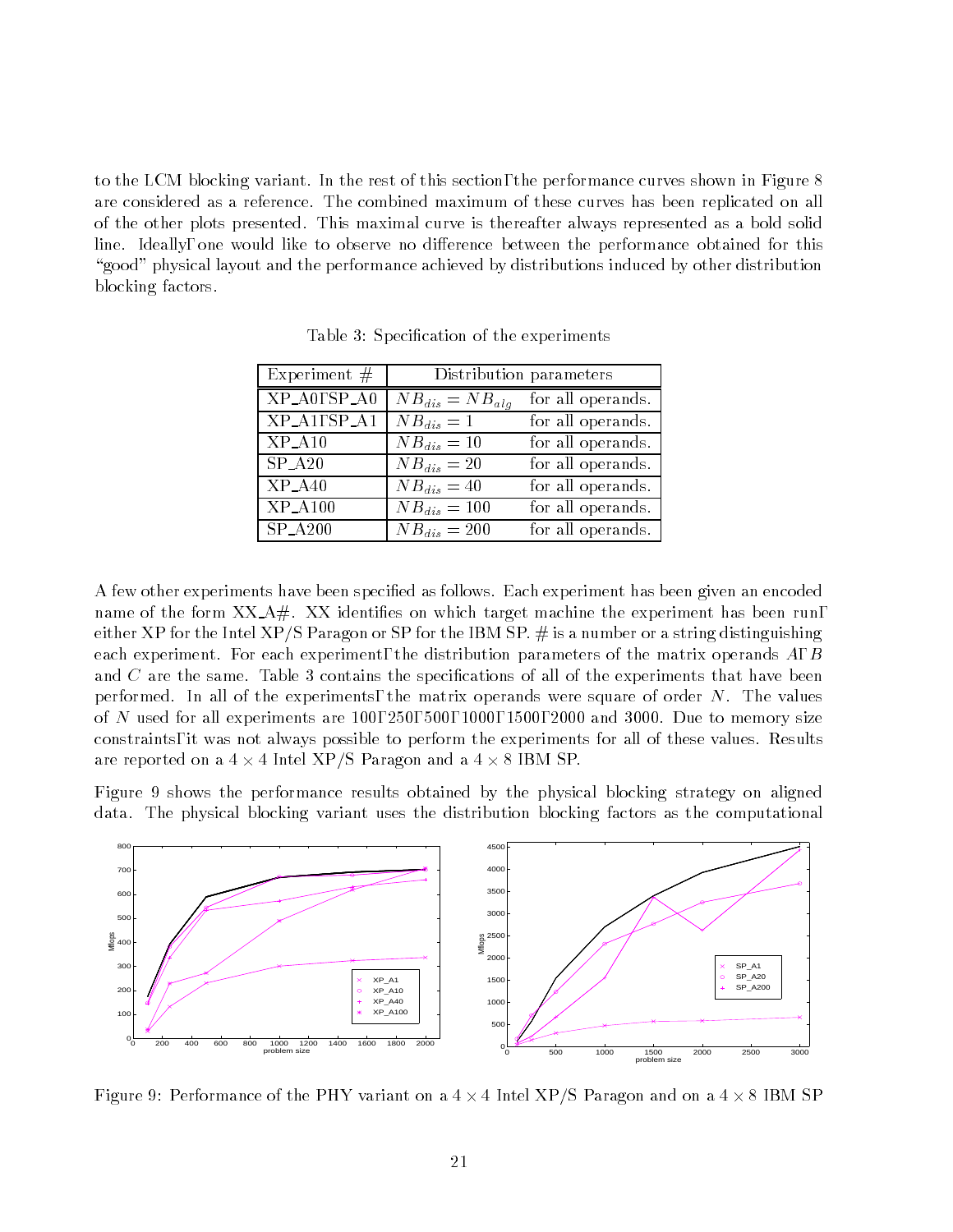unit. When the distribution parameters are very small, the performance is dramatically degraded, because of the local performance of the rank-k update for small values of k. This is the difference that one should expect when using Level 1 or 2 BLAS based algorithms as opposed to Level 3 BLAS based algorithms on such computers. Very large distribution parameters increase the computation load imbalance, which is characterized by highly irregular performance results. For the experiment SP\_A200, for  $N = 1500$ , each processor has almost the same amount of data. However, for  $N =$ 2000, the most loaded processes have locally a 600 - 400 matrix on which to operate. The matrices residing in the least loaded processes are however of size 400 - 200. Therefore, some processes have three times as much work to perform than others. The ragged curves shown in Figure 9 are typical of this phenomenon.

Figure 10 shows the performance results obtained for the aggregation strategy on aligned data. The dependence of the performance from the physical distribution parameters is largely decreased. The performance results are pushed towards the result of reference. For very small values of the distribution parameters, one expects a large performance improvement compared to the physical blocking strategy. This aspect is particularly evident for both target platforms as shown in Figure 10. The aggregation phase induces some communication overhead that somewhat limits the potential of this strategy. This phenomenon is not particularly well illustrated on the Intel XP/S Paragon due to the high speed of the interconnection network compared to the local computational performance. However, on the IBM SP, even if the performance of Experiment SP A1 has been considerably improved, it remains much lower than the reference performance because of the less favorable communication-computation performance ratio of this machine.



Figure 10: Performance of the AGG variant on a 4 - 4 Intel XP/S Paragon and on a 4 - 8 IBM SP

Figure 11 shows the performance results obtained for the LCM blocking strategy on aligned data. These figures show that the LCM blocking variant produces the same effect as the aggregation strategy. It decouples the performance results from a poor choice of the distribution blocking factor. The LCM results are however better than the ones shown above for the aggregation variant. In particular, the performance results observed for Experiments XP\_A1 and SP\_A1 have been considerably improved. On the Intel XP/S Paragon, the performance obtained for very small distribution blocking factors is now superior to the performance observed for distribution blocking factors slightly larger than  $NB_{alg}$  (XP\_A40). On the IBM SP, there is virtually no performance difference between Experiments SP A1 and SP A20. The impact of the less favorable communication-computation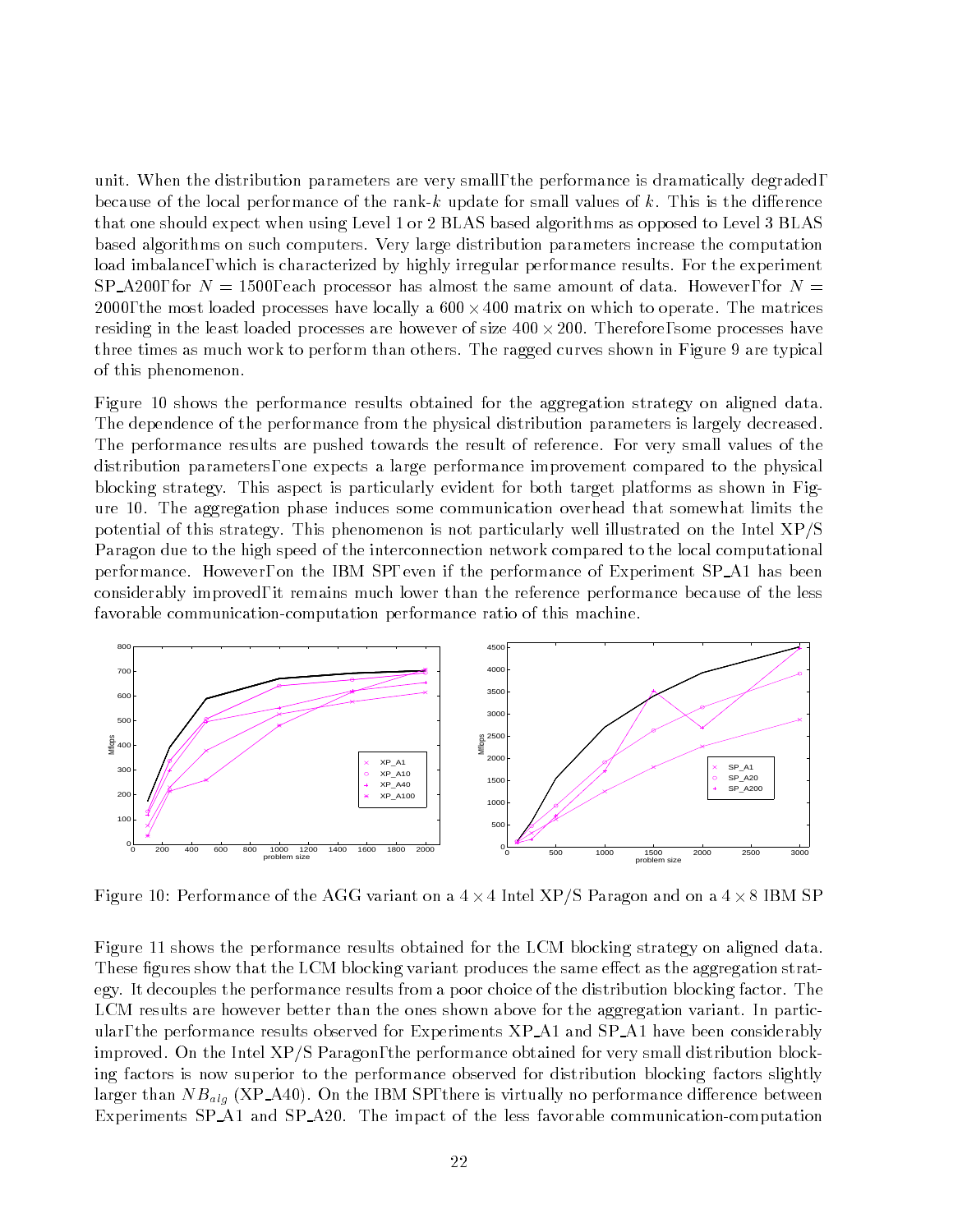performance ratio of this particular machine is somewhat hidden by the algorithmic blocking strategy. This relatively low ratio is however, the reason for the performance difference between the reference case and the Experiments SP\_A1 and SP\_A20. The LCM blocking strategy builds panels of  $NB_{alg}$  rows and columns with less communication overhead because it essentially determines and regroups the columns of A and rows of B that belong to a given process column and process row pair. This phase is communication free. These results show that for aligned data and uniform data distributions, the performance difference due to various distribution blocking factors is no more than a few percentage points from the reference as defined above.



Figure 11: Performance of the LCM variant on a 4 - 4 Intel XP/S Paragon and on a 4 - 8 IBM SP

Figure 12 shows the performance results when the matrix operands A and B are aligned but redistributed (RED) for efficiency reasons. To perform the complete redistribution of a two-dimensional block cyclically distributed matrix, the appropriate component of the ScaLAPACK [12] software library [53] has been used. Even if these plots show the performance obtained for the same experiments as above, one could argue that complete redistribution (RED) should only be used for the extreme cases. A major feature of redistributing the entire matrix operands  $A$  and  $B$  at once is the large memory cost required by this operation. This increases the chances of the possible use of virtual memory by a large factor. Figure 12 illustrates the dramatic performance consequences



Figure 12: Performance of the RED variant on a 4 - 4 Intel XP/S Paragon and on a 4 - 8 IBM SP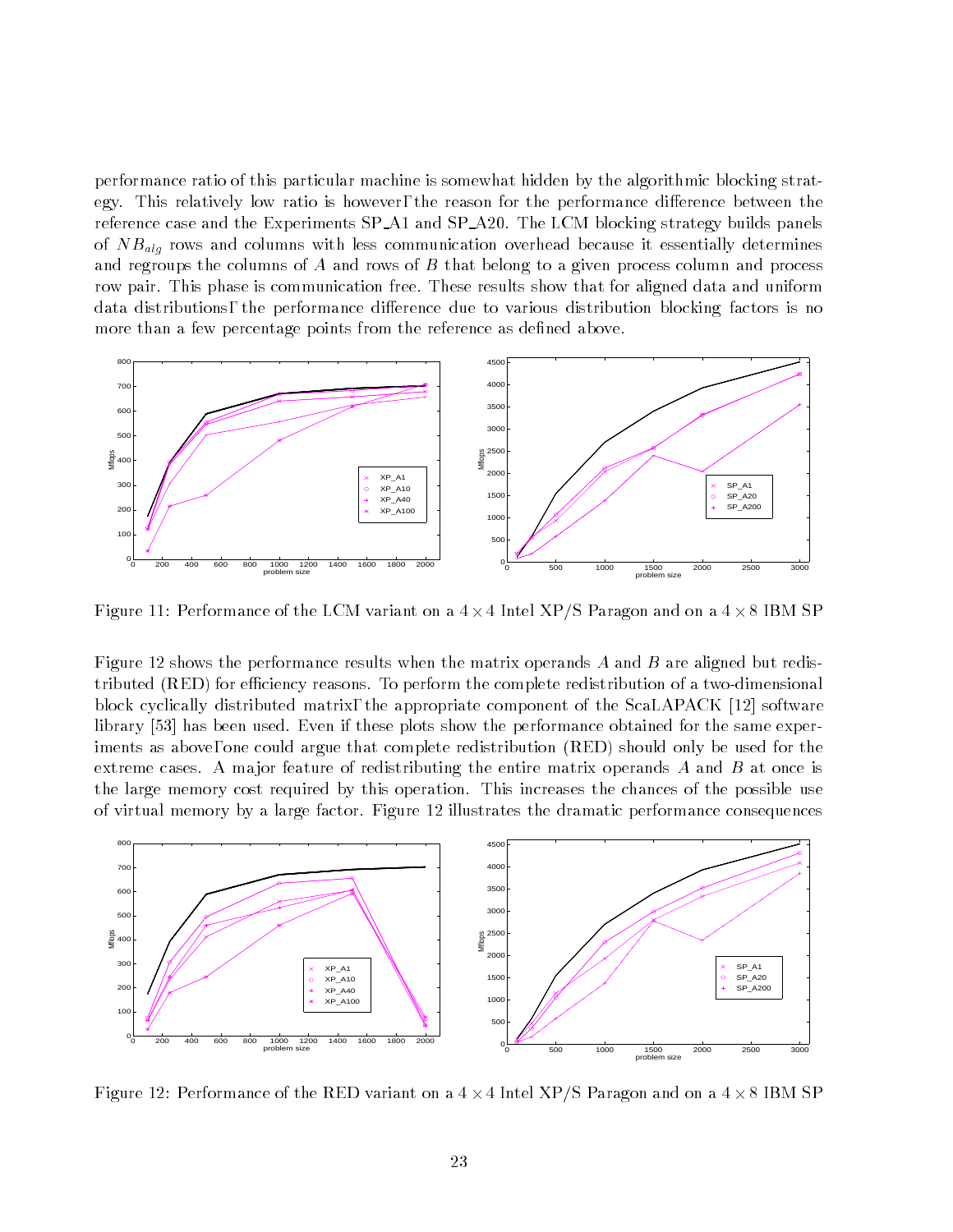of using virtual memory on the Intel XP/S Paragon. On this particular machine the complete redistribution beforehand leads to lower performance than the one obtained by the LCM blocking variant. In other words, the cost of redistributing when needed beforehand is larger than the cost induced by the algorithmically redistributed LCM strategy. In both variants the amount of computation is performed at the same speed. On the IBM SP, the complete redistribution beforehand leads to slightly higher performance than the LCM blocking strategy. The lower total number of redistribution messages of the complete redistribution strategy takes better advantage of the low communication-computation performance ratio of this machine. It is clear that the IBM SP may need to use virtual memory for sufficiently large problem sizes. However, the nodes of the machine we used for our experiments had each at least 128 Megabytes of physical memory. It was not feasible to estimate the impact of the use of virtual memory in a reasonable amount of time.

The results presented in this section show that for the aligned experiments on both platforms, it is legitimate to use algorithmic redistribution variants. By doing so, one can obtain high performance and efficiency independently from the distribution parameters. Moreover, the performance numbers obtained by the aggregation and LCM blocking techniques show a slight superiority for the latter. However, both techniques are complementary in the sense that it is not always possible to use the LCM blocking strategy as mentioned in Section 3.1. In order to address the problems induced by badly balanced computations, it is always possible to redistribute the matrix operand  $C$ , even if this somewhat contradicts the "owner's compute" rule.

The larger the operands, the more benefits one should obtain from a complete redistribution. However, the amount of memory necessary to perform such an operation grows with the number of items to be redistributed. This prevents from redistributing the largest operands. This argumentation was at the beginning of our motivation for developing algorithmically redistributed operations that require a much smaller amount of memory.

# 5 Conclusions

Most of the parallel algorithms for basic linear algebra operations proposed in the literature thus far focus on the naturally aligned cases and rely on the physical blocking strategy to efficiently use a distributed memory hierarchy. This restricted interest prevents one from providing the necessary flexibility that a parallel software library requires to be truly usable. These restrictions considerably handicap the ease-of-use of such a library since one often needs to reformulate general operations to match obscure alignment restrictions that are difficult to document and to explain.

A number of properties of the block cyclic distribution were formally exhibited. The relationship between the distribution parameters and the complexity of the array redistribution was determined. The intuitive result that the complexity of these operations increases with the perimeter of the distribution partitioning unit was proved for a finite range of possible and realistic values of the distribution parameters. Moreover, these properties form the theoretical basis for a characterization of the block cyclic decomposition. They naturally suggested an elegant and convenient data structure that encapsulates and reveals the essential features of the LCM block partitioning unit. LCM tables were thus introduced and shown to be a convenient tool for the derivation of alternatives techniques to the physical blocking strategy. The originality of the algorithmic redis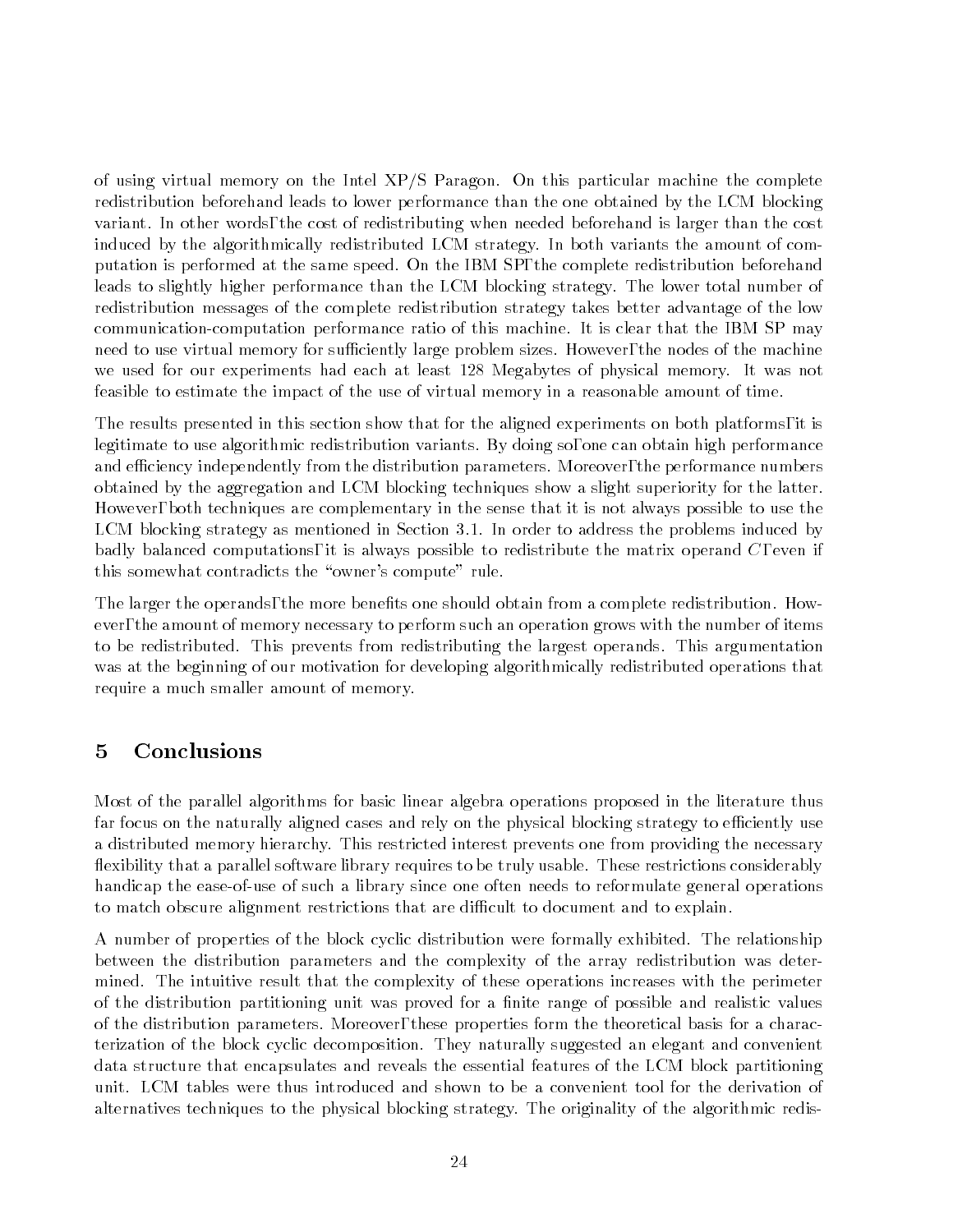tribution methods then presented resides in their systematic derivation from these properties of the underlying mapping. Such a feature is particularly attractive from the software library design point of view. Furthermore, this approach can be generalized to the more general family of Cartesian mappings.

The performance results presented in this paper show that when the matrix operands are aligned, the algorithmically redistributed operations based on the aggregation and the LCM blocking strategies are competitive in terms of performance with the beforehand complete redistribution variant  $(RED)$ . For a variety of distribution and machine parameters one can thus afford to redistribute the matrix operands "on the fly" without a significant performance degradation. This conclusion must be refined when the matrix operands have to be redistributed before the aligned operation can take place [52]. Nevertheless, for certain distributed memory concurrent computers featuring slow communication performance compared to their computational power, it is necessary to preserve the possibility of redistributing the data beforehand despite the high memory cost. This problem can be tackle in two ways. First, it is conceivable to redistribute the operands in two steps. At each step the same workspace can be reused and only part of the computation performed. This approach is viable, even if it is problematic from a software point of view to estimate at run-time the amount of usable memory on each process. Second, redistribution in place is also possible assuming a large enough amount of memory has been initially allocated.

Algorithmic redistribution methods can alleviate natural alignment restrictions at a low, sometimes negligible, performance cost for basic operations and various block cyclic distributions. In addition, these techniques considerably reduce and often completely remove the complicated dependence between the performance of parallel basic linear algebra operations and the physical distribution parameters. We believe that the preceding statement is the ma jor contribution of this paper. Indeed, it says that the algorithms presented in this document allows to produce a general purpose and flexible parallel software library of basic linear algebra subprograms. These algorithms have been shown to achieve high performance independently from the actual block cyclic distribution parameters. Efficiency and flexibility are not antagonistic objectives for basic dense linear algebra operations, but merely a characteristic of the algorithms that have been so far proposed to deal with a distributed memory hierarchy.

# Software Availability

A complete set of parallel basic linear algebra subprograms (PBLAS) for distributed-memory computers heavily relying on the algorithmic redistribution methods presented in this paper, namely the aggregation and aggregated LCM blocking strategies, is available at the following address http://www.netlib.org/scalapack/prototype. This version  $(V2.0\alpha)$  of the software is upward compatible with the version 1.5 currently used by the ScaLAPACK library [12]. In this prototype version, all the alignment restrictions have been removed. Data re-alignment is performed on the fly and only when necessary. All operands should be distributed according to the general block cyclic scheme as before, or to the general block cyclic scheme with a partial first block (see Section 2.2). In addition, operands can be replicated in process rows, columns or both. The algorithmic blocking techniques described in this paper are used throughout the software. Testing and timing programs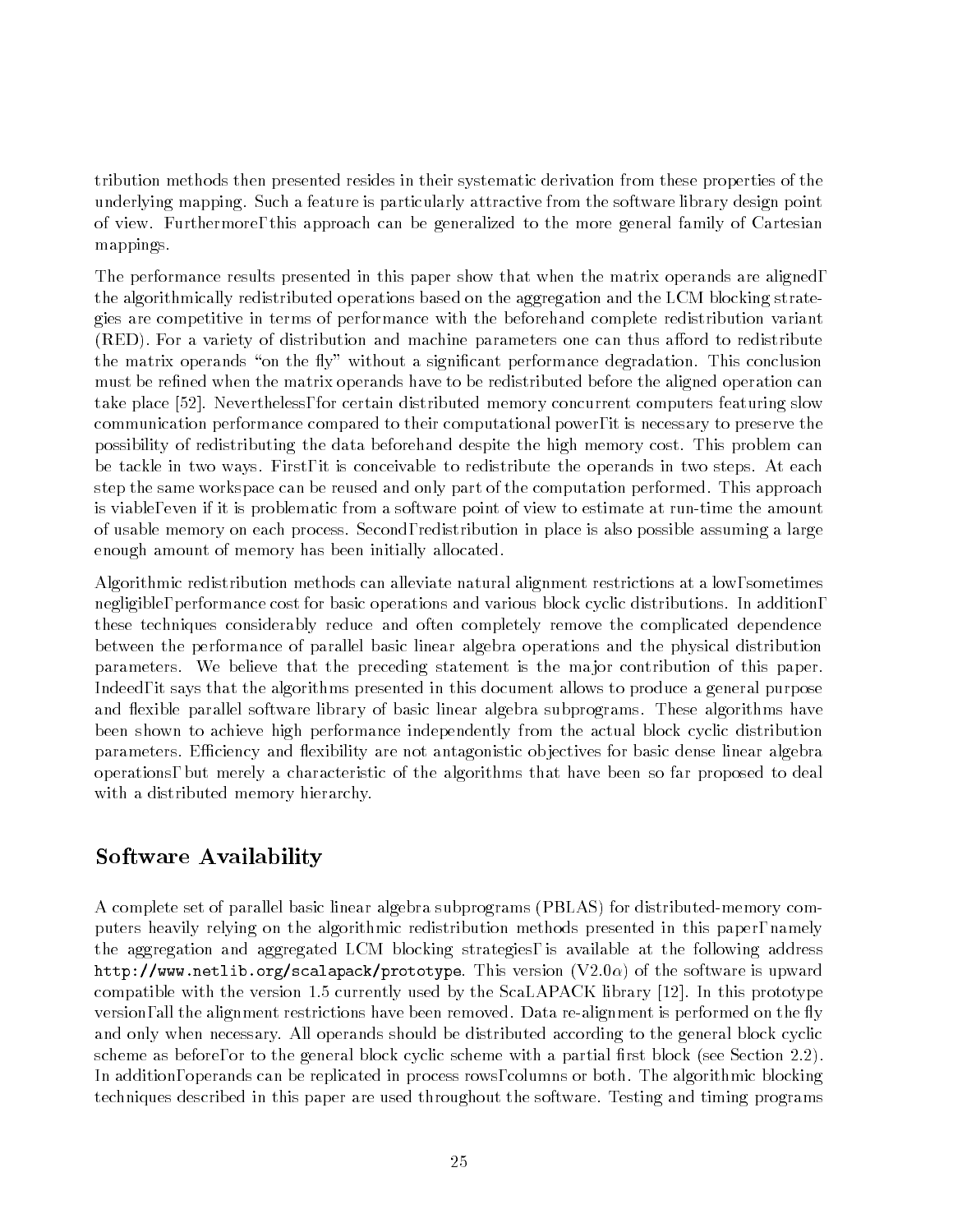have been upgraded and are also provided to test the above new functionalities. Preliminary performance results are highly satisfactory. Nevertheless, fine performance tuning, profiling and precise timing analysis of each component for various distributed-memory concurrent computers are ongoing tasks. Finally, a proper documentation as well as a precise software design description will be made available with the final release of PBLAS V2.0 in 1998.

# Acknowledgments

The authors acknowledge the use of the Intel Paragon XP/S 5 computer, located in the Oak Ridge National Laboratory Center for Computational Sciences (CCS), funded by the Department of Energy's Mathematical, Information, and Computational Sciences (MICS) Division of the Office of Computational and Technology Research. This research was also conducted using the resources of the Cornell Theory Center, which receives ma jor funding from the National Science Foundation (NSF) and New York State, with additional support from the Advanced Research Projects Agency (ARPA), the National Center for Research Resources at the National Institutes of Health (NIH), IBM Corporation, and other members of the center's Corporate Partnership Program.

# References

- [1] M. Aboelaze, N. Chrisochoides, and E. Houstis. The Parallelization of Level 2 and 3 BLAS Operations on Distributed Memory Machines. Technical Report CSD-TR-91-007, Purdue University, West Lafayette, IN, 1991.
- [2] R. Agarwal, F. Gustavson, and M. Zubair. A High Performance Matrix Multiplication Algorithm on a Distributed-Memory Parallel Computer, Using Overlapped Communication. IBM Journal of Research and Development,  $38(6)$ :673-681, 1994.
- [3] R. Agarwal, F. Gustavson, and M. Zubair. Improving Performance of Linear Algebra Algorithms for Dense Matrices Using Algorithmic Prefetching. IBM Journal of Research and Development,  $38(3):265{-}275, 1994$ .
- [4] T. Agerwala, J. Martin, J. Mirza, D. Sadler, D. Dias, and M. Snir. SP2 System Architecture. IBM Systems Journal,  $34(2):153{-}184, 1995$ .
- [5] C. Ancourt, F. Coelho, F. Irigoin, and R. Keryell. A linear Algebra Framework for Static HPF Code Distribution. Technical Report A-278-CRI, CRI-Ecole des Mines, Fontainebleau, France, 1995. (Available at http://www.cri.ensmp.fr).
- [6] E. Anderson, Z. Bai, C. Bischof, J. Demmel, J. Dongarra, J. Du Croz, A. Greenbaum, S. Hammarling, A. McKenney, S. Ostrouchov, and D. Sorensen. *LAPACK Users' Guide, Second* Edition. SIAM, Philadelphia, PA, 1995.
- [7] C. Ashcraft. The Distributed Solution of Linear Systems Using the Torus-wrap Data mapping. Technical Report ECA-TR-147, Boeing Computer Services, Seattle, WA, 1990.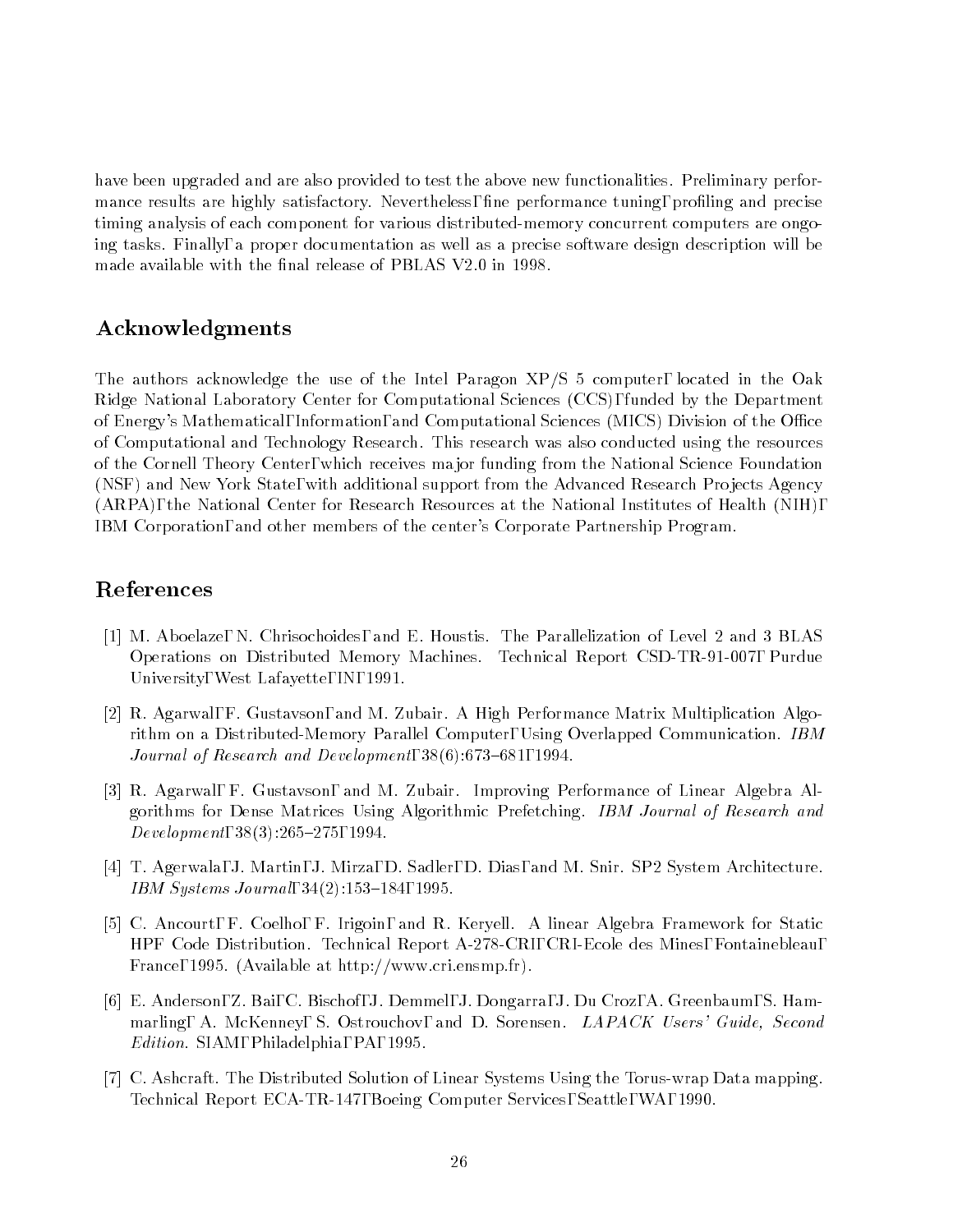- [8] P. Bangalore. The Data-Distribution-Independent Approach to Scalable Parallel Libraries. Master's thesis, Mississippi State University, 1995.
- [9] J. Bilmes, K. Asanovic, J. Demmel, D. Lam, and C. Chin. Optimizing Matrix Multiply using PHiPAC: a Portable, High-Performance, ANSI C Coding Methodology. Technical Report UT CS-96-326, LAPACK Working Note No.111, University of Tennessee, 1996.
- [10] R. Bisseling and J. van der Vorst. Parallel LU Decomposition on a Transputer Network. In G. van Zee and J. van der Vorst, editors, Lecture Notes in Computer Sciences, volume 384, pages 61-77. Springer-Verlag, 1989.
- [11] R. Bisseling and J. van der Vorst. Parallel Triangular System Solving on a mesh network of Transputers. SIAM Journal on Scientific and Statistical Computing, 12:787-799, 1991.
- [12] L. Blackford, J. Choi, A. Cleary, E. D'Azevedo, J. Demmel, I. Dhillon, J. Dongarra, S. Hammarling, G. Henry, A. Petitet, K. Stanley, D. Walker, and R. C. Whaley. ScaLAPACK Users' Guide. SIAM, Philadelphia, PA, 1997.
- [13] R. Brent. The LINPACK Benchmark on the AP 1000. In Frontiers, 1992, pages 128–135, McLean, VA, 1992.
- [14] R. Brent and P. Strazdins. Implementation of BLAS Level 3 and LINPACK Benchmark on the AP1000. Fujitsu Scientific and Technical Journal,  $5(1)$ :61-70, 1993.
- [15] S. Chatterjee, J. Gilbert, F. Long, R. Schreiber, and S. Tseng. Generating Local Adresses and Communication Sets for Data Parallel Programs. Journal of Parallel and Distributed  $Computing, 26:72–84, 1995.$
- [16] J. Choi. A New Parallel Matrix Multiplication Algorithm on Distributed-Memory Concurrent Computers. Technical Report UT CS-97-369, LAPACK Working Note No.129, University of Tennessee, 1997.
- [17] J. Choi, J. Demmel, I. Dhillon, J. Dongarra, S. Ostrouchov, A. Petitet, K. Stanley, D. Walker, and R. C. Whaley. ScaLAPACK: A Portable Linear Algebra Library for Distributed Memory Computers - Design Issues and Performance. *Computer Physics Communications*, 97:1–15, 1996. (also LAPACK Working Note No.95).
- [18] J. Choi, J. Dongarra, R. Pozo, and D. Walker. ScaLAPACK: A Scalable Linear Algebra Library for Distributed Memory Concurrent Computers. In *Proceedings of Fourth Symposium* on the Frontiers of Massively Parallel Computation (McLean, Virginia), pages  $120{-}127$ . IEEE Computer Society Press, Los Alamitos, California, 1992. (also LAPACK Working Note No.55).
- [19] J. Choi, J. Dongarra, and D. Walker. Parallel Matrix Transpose Algorithms on Distributed Memory Concurrent Computers. In Proceedings of Fourth Symposium on the Frontiers of Massively Parallel Computation (McLean, Virginia), pages 245-252. IEEE Computer Society Press, Los Alamitos, California, 1993. (also LAPACK Working Note No.65).
- [20] J. Choi, J. Dongarra, and D. Walker. PUMMA: Parallel Universal Matrix Multiplication Algorithms on Distributed Memory Concurrent Computers. Concurrency: Practice and Experience, 6(7):543-570, 1994. (also LAPACK Working Note No.57).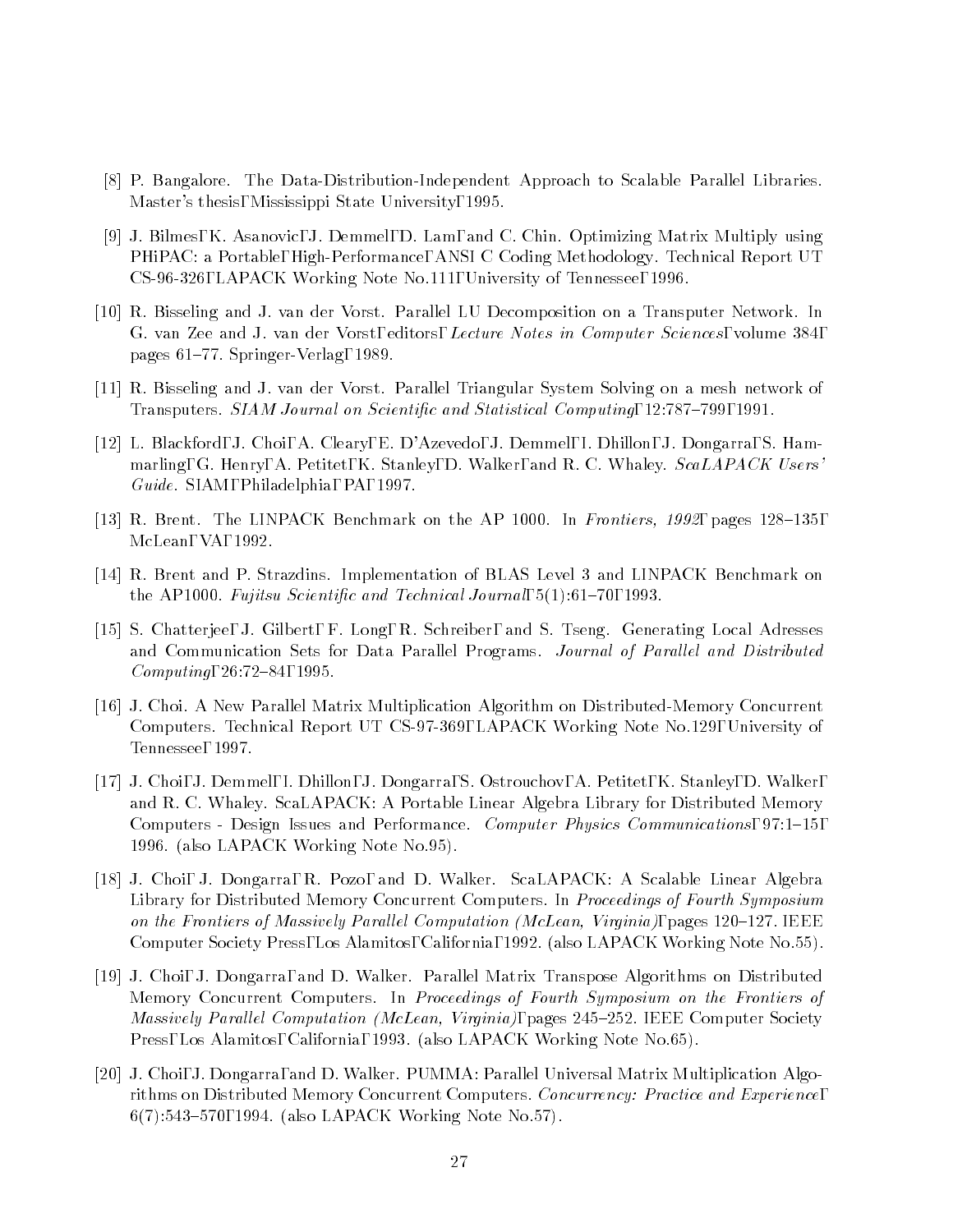- [21] J. Choi, J. Dongarra, and D. Walker. PB-BLAS: A Set of Parallel Block Basic Linear Algebra Subroutines. Concurrency: Practice and Experience,  $8(7)$ :517-535, 1996.
- [22] A. Chtchelkanova, J. Gunnels, G. Morrow, J. Overfelt, and R. van de Geijn. Parallel Implementation of BLAS: General Techniques for Level 3 BLAS. Technical Report TR95-49, Department of Computer Sciences, UT-Austin, 1995. Submitted to Concurrency: Practice and Experience.
- [23] E. Chu and A. George. QR Factorization of a Dense Matrix on a Hypercube Multiprocessor. SIAM Journal on Scientific and Statistical Computing, 11:990-1028, 1990.
- [24] IBM Corporation. IBM RS6000. (http://www.rs6000.ibm.com/), 1996.
- [25] Intel Corporation. Intel Supercomputer Technical Publications Home Page. (http://www.ssd.intel.com/pubs.html), 1995.
- [26] M. Dayde, I. Duff, and A. Petitet. A Parallel Block Implementation of Level 3 BLAS for MIMD Vector Processors. ACM Transactions on Mathematical Software, 20(2):178-193, 1994.
- [27] F. Desprez, J. Dongarra, A. Petitet, C. Randriamaro, and Y. Robert. Scheduling Block-Cyclic Array Redistribution. Technical Report UT CS-97-349, LAPACK Working Note No.120, University of Tennessee, 1997. (To appear in IEEE Transactions on Parallel and Distributed Systems).
- [28] J. Dongarra and R. van de Geijn. Two dimensional Basic Linear Algebra Communication Subprograms. Technical Report UT CS-91-138, LAPACK Working Note No.37, University of Tennessee, 1991.
- [29] J. Dongarra, R. van de Geijn, and D. Walker. Scalability Issues in the Design of a Library for Dense Linear Algebra. Journal of Parallel and Distributed Computing, 22(3):523-537, 1994. (also LAPACK Working Note No.43).
- [30] J. Dongarra and D. Walker. Software Libraries for Linear Algebra Computations on High Performance Computers.  $SIAM$  Review,  $37(2):151{-}180$ , 1995.
- [31] J. Dongarra and R. C. Whaley. A User's Guide to the BLACS v1.0. Technical Report UT CS-95-281, LAPACK Working Note No.94, University of Tennessee, 1995. (http://www.netlib.org/blacs/).
- [32] G. Fox, M. Johnson, G. Lyzenga, S. Otto, J. Salmon, and D. Walker. Solving Problems on Concurrent Processors, volume 1. Prentice Hall, Englewood Cliffs, N.J, 1988.
- [33] G. Fox, S. Otto, and A. Hey. Matrix Algorithms on a Hypercube I: Matrix Multiplication. Parallel Computing,  $3:17-31$ , 1987.
- [34] G. Geist and C. Romine. LU Factorization Algorithms on Distributed Memory Multiprocessor Architectures. SIAM Journal on Scientific and Statistical Computing, 9:639-649, 1988.
- [35] M. Heath and C. Romine. Parallel Solution Triangular Systems on Distributed Memory Multiprocessors.  $SIAM$  Journal on Scientific and Statistical Computing, 9:558-588, 1988.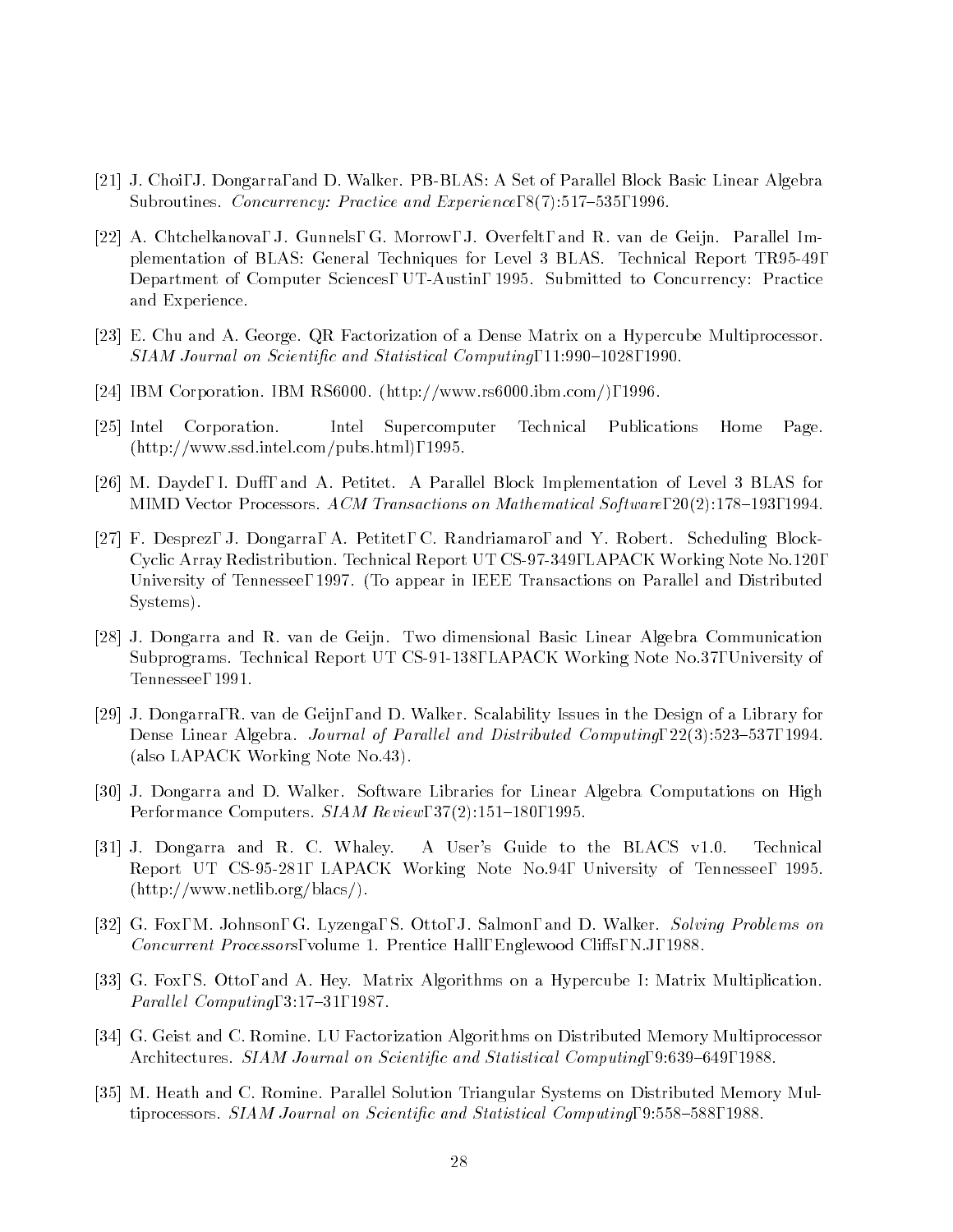- [36] B. Hendrickson, E. Jessup, and C. Smith. A Parallel Eigensolver for Dense Symmetric Matrices. Personal communication, 1996.
- [37] B. Hendrickson and D. Womble. The Torus-wrap Mapping for Dense Matrix Calculations on Massively Parallel Computers. SIAM Journal on Scientific and Statistical Computing. 15(5):1201-1226, September 1994.
- [38] G. Henry and R. van de Geijn. Parallelizing the QR Algorithm for the Unsymmetric Algebraic Eigenvalue problem: Myths and Reality. Technical Report UT CS-94-244, LAPACK Working Note No.79, University of Tennessee, 1994.
- [39] S. Huss-Lederman, E. Jacobson, A. Tsao, and G. Zhang. Matrix Multiplication on the Intel Touchstone DELTA. Concurrency: Practice and Experience, 6(7):571-594, 1994.
- [40] S. L. Johnsson. Communication Efficient Basic Linear Algebra Computations on Hypercube Architectures. Journal of Parallel and Distributed Computing, 2:133-172, 1987.
- [41] B. Kagstrom, P. Ling, and C. van Loan. GEMM-Based Level 3 BLAS: High-Performance Model Implementations and Performance Evaluation Benchmark. Technical Report UMINF 95-18, Department of Computing Science, Umea University, 1995. Submitted to ACM TOMS.
- [42] E. Kalns. Scalable Data Redistribution Services for Distributed-Memory Machines. PhD thesis, Michigan State University, 1995.
- [43] E. Kalns and L. Ni. Processor Mapping Techniques towards Efficient Data Redistribution. IEEE Transactions on Parallel and Distributed Systems,  $12(6)$ :1234-1247, 1995.
- [44] K. Kennedy, N. Nedeljkovic, and A. Sethi. A Linear-Time Algorithm for Computing the Memory Access Sequence in Data Parallel Programs. In Proceedings of the Fifth ACM SIGPLAN Symposium on Principles and Practice of Parallel Programming, Santa Barbara, CA, 1995.
- [45] C. Koebel, D. Loveman, R. Schreiber, G. Steele, and M. Zosel. The High Performance Fortran Handbook. The MIT Press, Cambridge, Massachusetts, 1994.
- [46] V. Kumar, A. Grama, A. Gupta, and G. Karypis. *Introduction to Parallel Computing*. The Benjamin/Cummings Publishing Company, Inc., Redwood City, CA, 1994.
- [47] G. Li and T. Coleman. A Parallel Triangular Solver for a Distributed-Memory Multiprocessor.  $SIAM Journal$  on Scientific and Statistical Computing,  $9(3):485{-}502$ , 1988.
- [48] G. Li and T. Coleman. A New Method for Solving Triangular Systems on Distributed-Memory Message-Passing Multiprocessor. SIAM Journal on Scientific and Statistical Computing,  $10(2)$ :382-396, 1989.
- [49] W. Lichtenstein and S. L. Johnsson. Block-Cyclic Dense Linear Algebra. SIAM Journal on Scientific and Statistical Computing,  $14(6):1259{-}1288$ , 1993.
- [50] Y. Lim, P. Bhat, and V. Prasanna. Efficient Algorithms for Block-Cyclic Redistribution of Arrays. Technical Report CENG 97-10, Department of Electrical Engineering - Systems, University of Southern California, Los Angeles, CA, 1997.